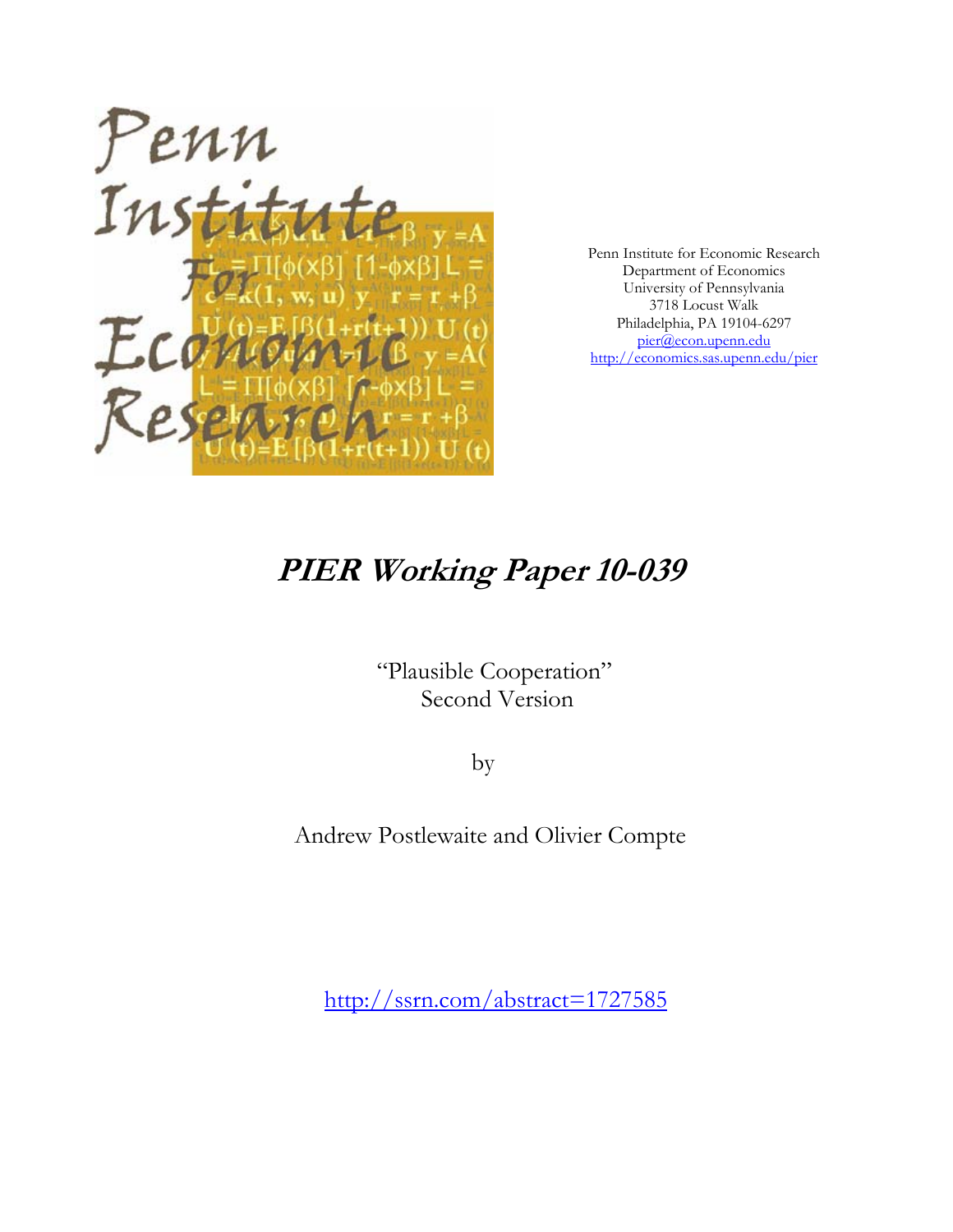## Plausible Cooperation<sup>∗</sup>

Olivier Compte PSE, Paris

Andrew Postlewaite University of Pennsylvania

December 2010

## Abstract

There is a large repeated games literature illustrating how future interactions provide incentives for cooperation. Much of this literature assumes public monitoring: players always observe precisely the same thing. Even slight deviations from public monitoring to private monitoring that incorporate differences in players' observations dramatically complicate coordination. Equilibria with private monitoring often seem unrealistically complex.

We set out a model in which players accomplish cooperation in an intuitively plausible fashion. Players process information via a mental system — a set of psychological states and a transition function between states depending on observations. Players restrict attention to a relatively small set of simple strategies, and consequently, might learn which perform well.

## 1. Introduction

Cooperation is ubiquitous in long-term interactions: we share driving responsibilities with our friends, we offer help to relatives when they are moving and we write joint papers with our colleagues. The particular circumstances of an agent's interactions vary widely across the variety of our long-term relationships but the mechanics of cooperation are usually quite simple. When called upon, we do what the relationship requires, typically at some cost. We tend to be upset if our partner seems not to be doing his part and our willingness to cooperate diminishes. We may be forgiving for a time but stop cooperating if we become convinced the relationship is onesided. We sometimes make overtures to renew the relationship when opportunities arise, hoping to rejuvenate cooperation. Incentives to cooperate stem from a concern that the relationship would temporarily break down, while incentives to be less cooperative when the relationship feels one-sided stem from the fear of being taken advantage of by a non-cooperative partner. Such simple behavior seems to be conducive to cooperation under a broad range of circumstances,

<sup>∗</sup>Compte: Paris School of Economics, 48 Bd Jourdan, 75014 Paris (e-mail: compte@enpc.fr); Postlewaite: Department of Economics, 3718 Locust Walk, University of Pennsylvania, Philadelphia, PA 19104-6207 (e-mail: apostlew@econ.upenn.edu). This paper is a substantially revised version of two earlier working papers, "Repeated Relationships with Limits on Information Processing" and "Effecting Cooperation". We thank Ted Bergstrom, Larry Samuelson, Alvaro Sandroni and the participants at many seminars at which this paper was presented for helpful comments. A large part of this work was done while Postlewaite visited the Paris School of Economics; their hospitality is gratefully acknowledged. The authors thank the Gould Foundation for financial support, and Postlewaite thanks the National Science Foundation for financial support.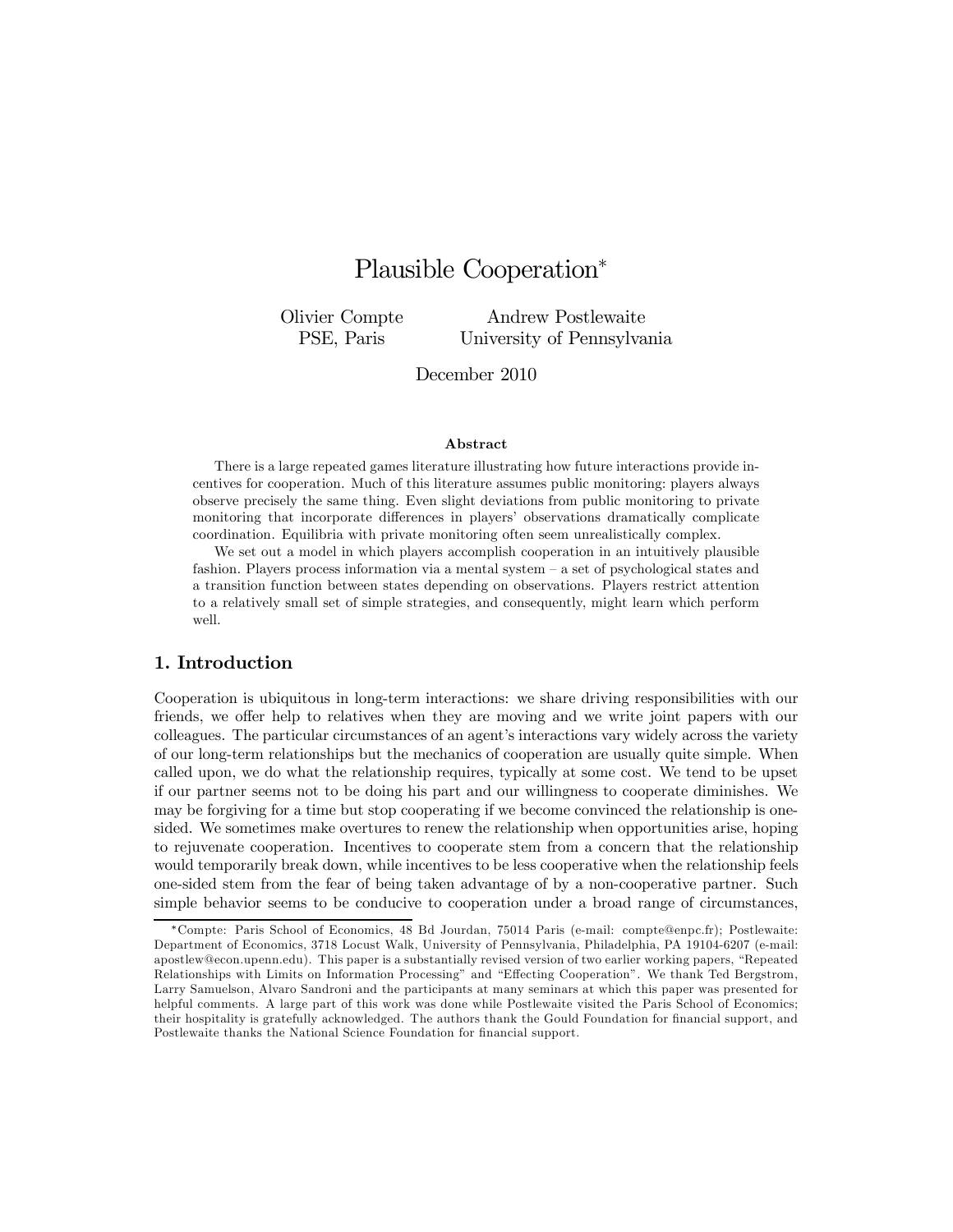including those in which we get only a noisy private signal about our partner's efforts in the relationship, that is, when our partner does not always know if we are less than satisfied with their effort.

Despite the fundamental importance of cooperation in understanding human interaction in small or large groups, there is not currently a satisfactory theoretical foundation of such cooperation. The theory of repeated games has provided important insights about repeated interactions but does not capture the simple intuition in the paragraph above. When signals are private, the quest for "stable" rules of behavior (or equilibria) typically produces complex strategies that are finely tuned to the parameters of the game (payoffs, signal structure).<sup>1</sup> These "rules of behavior" fail to remain stable when the parameters of the game are changed slightly.<sup>2,3</sup> The plausibility of these rules is typically not addressed.

A plausible theory of how agents cooperate should have stability not only with respect to the parameters of the game, but also with respect to the sequencing of the players' actions. Repeated relationships are typically modeled as a stage game played repeatedly, with the players choosing actions simultaneously in the stage game. In reality, the players may be moving sequentially and the signals they get about others' actions may not arrive simultaneously. The choice to model a repeated relationship as simultaneous play is not based on a concern for realism, but for analytic convenience. A plausible theory of cooperation should not hinge on the fine details of the timing of actions: we should expect that behavior that is optimal when play is simultaneous to be optimal, or nearly optimal, if players were to move sequentially.

What we propose below is an alternative theory/description of how cooperation is accomplished when players are strategic, with the central concern that cooperation be attained via realistic and intuitively plausible behavior.

The complexity of repeated game strategies begins with the fact that the number of possible histories increases exponentially with the number of interactions, and a strategy must specify what action is to be taken at each of these histories. If I and my spouse alternate cooking dinner and whoever cooks can either shirk or put in effort each time they cook, there will be approximately a billion possible histories after one month. For each of these billion histories, both I and my spouse will have gotten imperfect signals about the effort put in by the other on the nights they cooked, and for each of the histories, I must decide whether or not to put in effort the next time I cook. It is inconceivable that I recall the precise history after even a month let alone after several years.<sup>4</sup>

<sup>&</sup>lt;sup>1</sup> See, e.g., Piccione (2002) and Ely and Valimaki (2002).

 $^2{\rm In}$  other words, equilibria are not strict.

<sup>&</sup>lt;sup>3</sup>Fundamental to the standard approach to repeated games with private signals is the analysis of incentives of one party to convey to the other party information about the private signals he received, either directly (through actual communication), or indirectly (through the action played). Conveying such information is necessary to build punishments that generate incentives to cooperate in the first place.

Incentives to convey information however are typically provided by making each player indifferent between the various messages he may send, or the various actions he may play. There are exceptions, and some work such as Sekiguchi (1997) do have players provided with *strict* incentives to use their observation. But, these constructions rely on fine tuning some initial uncertainty about the opponent's play (as shown in the work of Bagwell (1995)), and they typically produce strategies that depend in a complex way on past histories (as in Compte (2002)).

<sup>&</sup>lt;sup>4</sup>The difficulty of choosing an action for each history is a problem not only for potential cooperators; even theorists analyzing repeated games find it prohibitive to do this. The recursive techniques of Abreu, Pearce and Stachetti (1990) are often used to characterize the set of equilibrium payoffs attainable as equilibria of repeated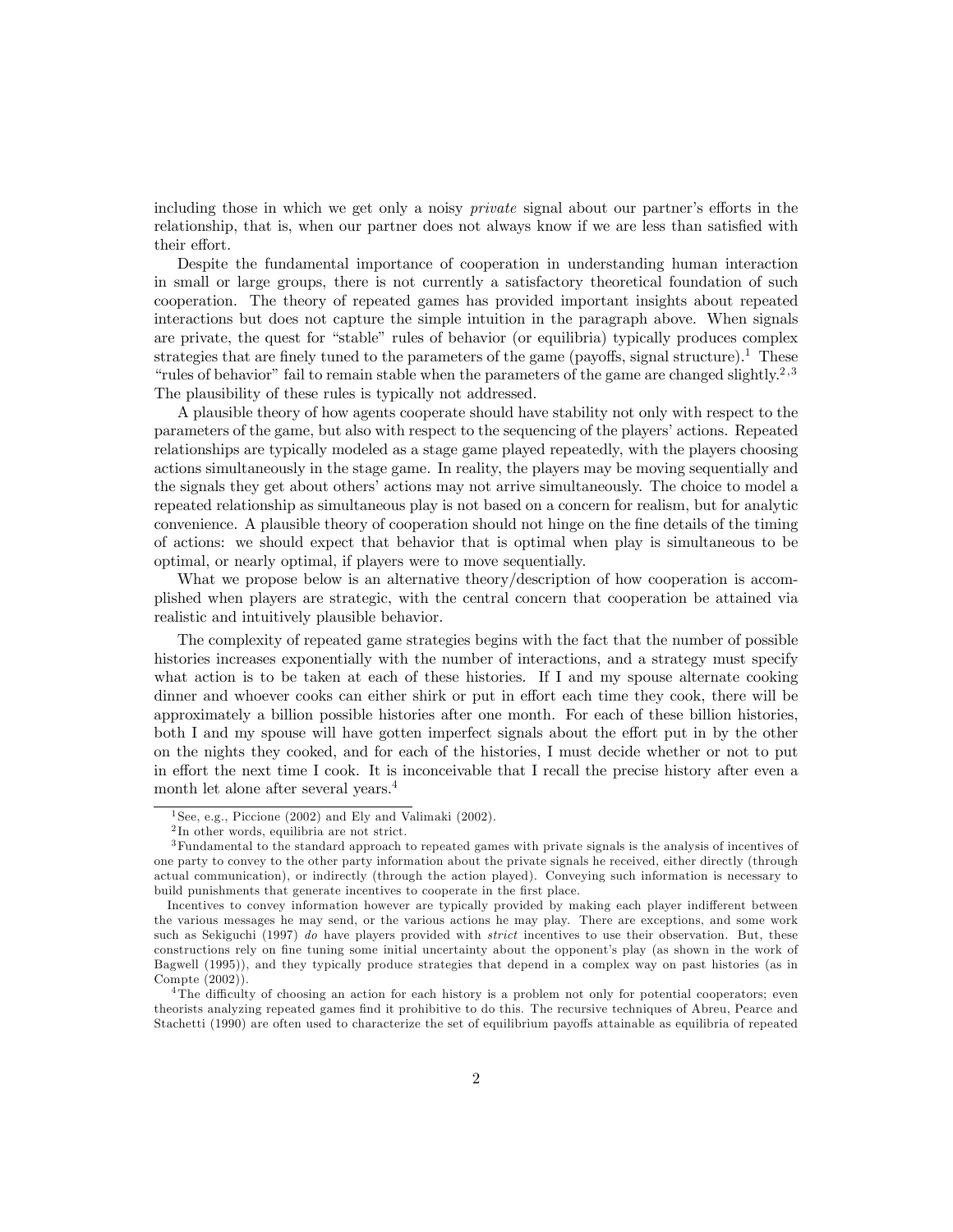A more realistic description is that I rely on some summary statistic in deciding whether or not to put in effort — the number of times it seemed effort was put in over the past several times my spouse cooked, for example. In this way, histories are catalogued in a relatively small number of equivalence classes, and my action today depends only on the equivalence class containing the history. In keeping with our concern for realism, a central feature of the description we propose is that players do not distinguish all histories in precise detail.

However we ask more for a strategy to be realistic than that it can be represented with a small number of equivalence classes of histories. Repeated game strategies can often be represented in this way, but then the classification of histories is for mathematical convenience, and not on an a priori basis of how individuals pool histories.  $5$  Rather, our view is that a player's pooling of histories should be intuitively plausible, capturing plausible cognitive limitations (inability to distinguish finely between various signals), and/or reflecting how a player might plausibly interpret or react to observations. The pooling of histories reflects the underlying process by which an individual analyzes, reacts to and aggregates observations. Most importantly, our view is that this underlying process is not finely tailored to the specific problem at hand, but applies more broadly. As a result, the categorization of histories will not depend on fine details of the problem at hand: small changes in the payoffs or the signal structure will not affect a player's categorization of histories.

A realistic description of cooperative behavior should also be consistent with agents coming to that behavior. In the standard approach to repeated games there is no realistic story of how players would arrive at the proposed equilibrium strategies. It seems extremely implausible that players could compute appropriate strategies through introspection in repeated games with private signals. Equilibrium strategies in such a setting typically rely on my knowing not only the distribution of signals I receive conditional on the other player's actions, but also on the distribution of his signals given my actions, something I never observe. Even if one entertains the possibility that players compute equilibrium strategies through introspection there is the question of how the players might know these signal distributions. One might posit that players could "learn" the equilibrium strategies, but the set of strategies is huge and it is difficult to see how a player might learn which strategies work well.<sup>6</sup> Learning equilibrium strategies is much more plausible when histories are catalogued into a small number of equivalence classes. When there is a finite number of actions and a finite number of equivalence classes, there is a finite number of pure strategies a player needs to consider, as opposed to the necessarily infinite number of pure strategies in the standard approach.

To summarize, our goal is to find sets of strategies that have the following desirable properties: (i) the number of strategies in the set should be small enough that players might ultimately learn which perform well; (ii) the strategies should be based on a cataloging of histories that is intuitively plausible; (iii) the sets of strategies allow agents to cooperate under a broad set of

games without having to describe the strategies that attain those payoffs.

 $5$  In public monitoring games, a particular vector of continuation values may be assigned after different histories. Typically, histories might be categorized into equivalence classes, where the same vector of continuation values is assigned to all histories in an equivalence class, regardless of the actions and signals that constitute the histories.

 $6$ In the repeated game literature, allowing for public communication is often seen as a remedy to the problems caused by the fact that signals are private (see Compte (1998) and Kandori and Matsushima (1998)). However, while communication simplifies the analysis, all the comments above apply: when signals are conditionally independent, providing incentives to communicate truthfully is done by making players indifferent between the various messages they send.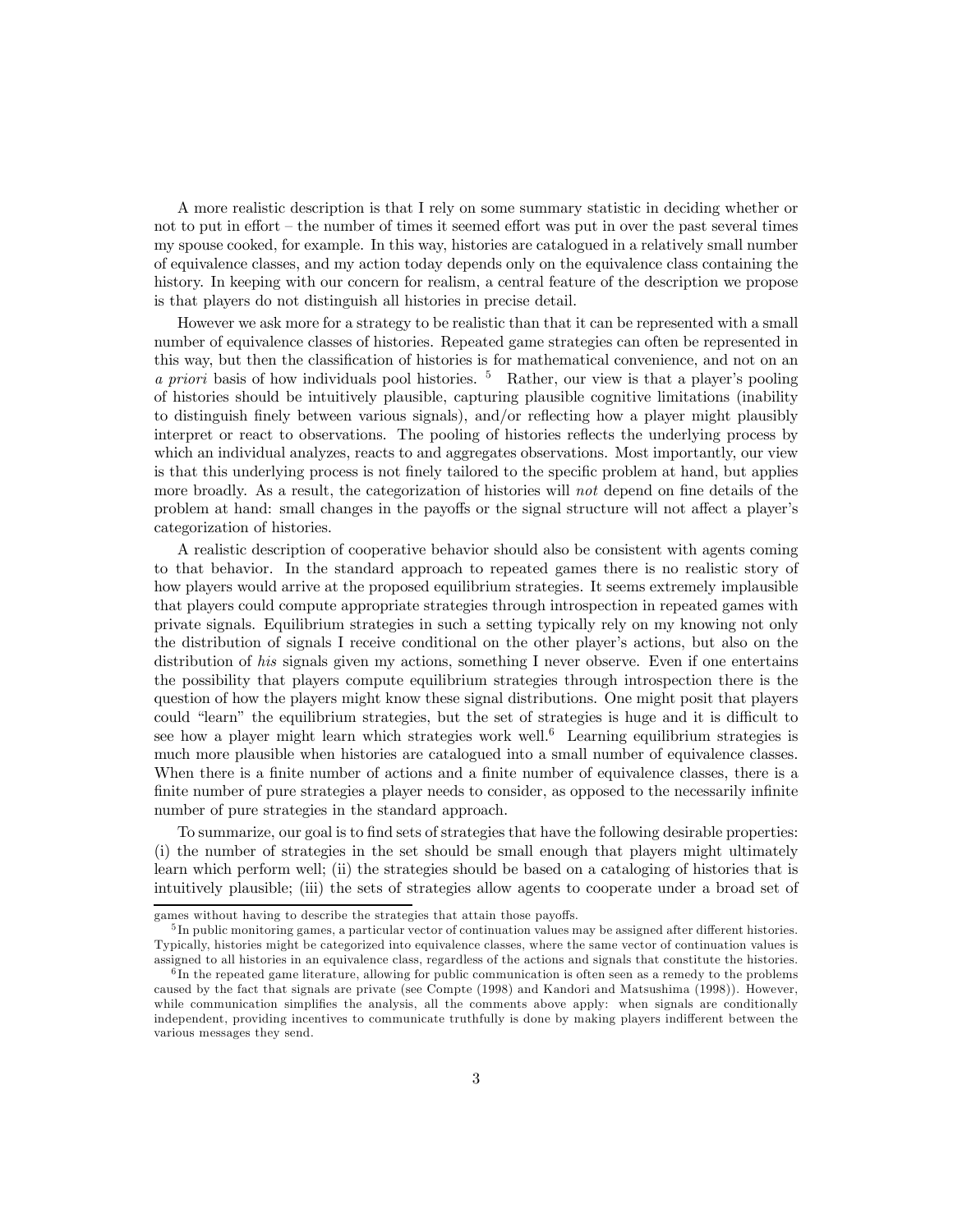circumstances; and (iv) equilibrium cooperation obtains in a way that is robust to the parameters of the game and the timing of players' actions. This goal motivates the model that we set out below. We do not claim that this model is unique in achieving our goal, only that it is a plausible model that satisfies our stated desiderata.

Before going on we should emphasize two things. First, cooperation is not always possible in our framework, and second, even when equilibrium cooperation is possible, there may well be equilibria in which cooperation doesn't obtain. We should expect to see both in any model that has claims to being descriptive; we observe many relationships in which there is no cooperation, including many in which we would have thought cooperation possible. We will have nothing to say about what determines whether the cooperative equilibrium or the uncooperative equilibrium arises when both exist. Although this is an interesting question, and although we believe that our framework makes it more plausible that players would learn to cooperate, this is beyond the scope of this paper.

## 1.1. Strategy restrictions

The restrictions on the strategies available to players are a crucial element of our approach. We are not interested in arbitrary restrictions, but rather, on restrictions that might arise naturally. An individual's action in any period is generally assumed to be a function of the history to that point. As we suggested above, we assume players do not recall all details of a history, but rather catalogue them into equivalence classes. We will refer to an equivalence class of histories as the mental state a player is in and limit the number of mental states available to a player. This restricts a player to behaving the same way for all histories of the game that lead to the same mental state.7

We think of the set of mental states not to be a choice variable, but rather a natural limitation of mental processing. We might feel cheated if we have put effort into a relationship and get signals that the other is not reciprocating. We can think of those histories in which one feels cheated as leading to a mental state (U)pset, and those histories in which one doesn't feel cheated as leading to a mental state  $(N)$ ormal.<sup>8</sup> A mental system is the set of mental states one can be in along with a transition function that describes what combinations of initial mental state, actions and signals lead to specific updated mental states. We will assume in most of what we do that the transition function does not depend on the fine details of the game — the payoffs and the monitoring structure — but in principle it might. For example, in circumstances in which it is extremely costly for my partner to put in effort, I may not become upset if he does not seem to be doing so. However, a fundamental aspect of the transition function is that the individual does not have control over it.

While the mental system may be the same across a variety of games, how one *responds* to being upset may be situational, that is, may depend on the particular game one is involved in, as well as on the behavior of the other player. If the cost of cooperation is very small, one might be hesitant to defect in state U and risk breaking a relationship that is generally cooperative, but not

<sup>7</sup>For many problems restricting a player to a finite number of mental states is natural. If there is a finite number of signals a player can receive following the play of a game in any period, and if players have bounded recall, the assumption that an individual has a finite number of mental states is without loss of generality.

<sup>&</sup>lt;sup>8</sup>The case in which there are only two mental states is sufficient to illustrate our ideas. We do not suggest that people are necessarily limited to two mental states and our basic message holds when there are more mental states, as long as there is a finite number.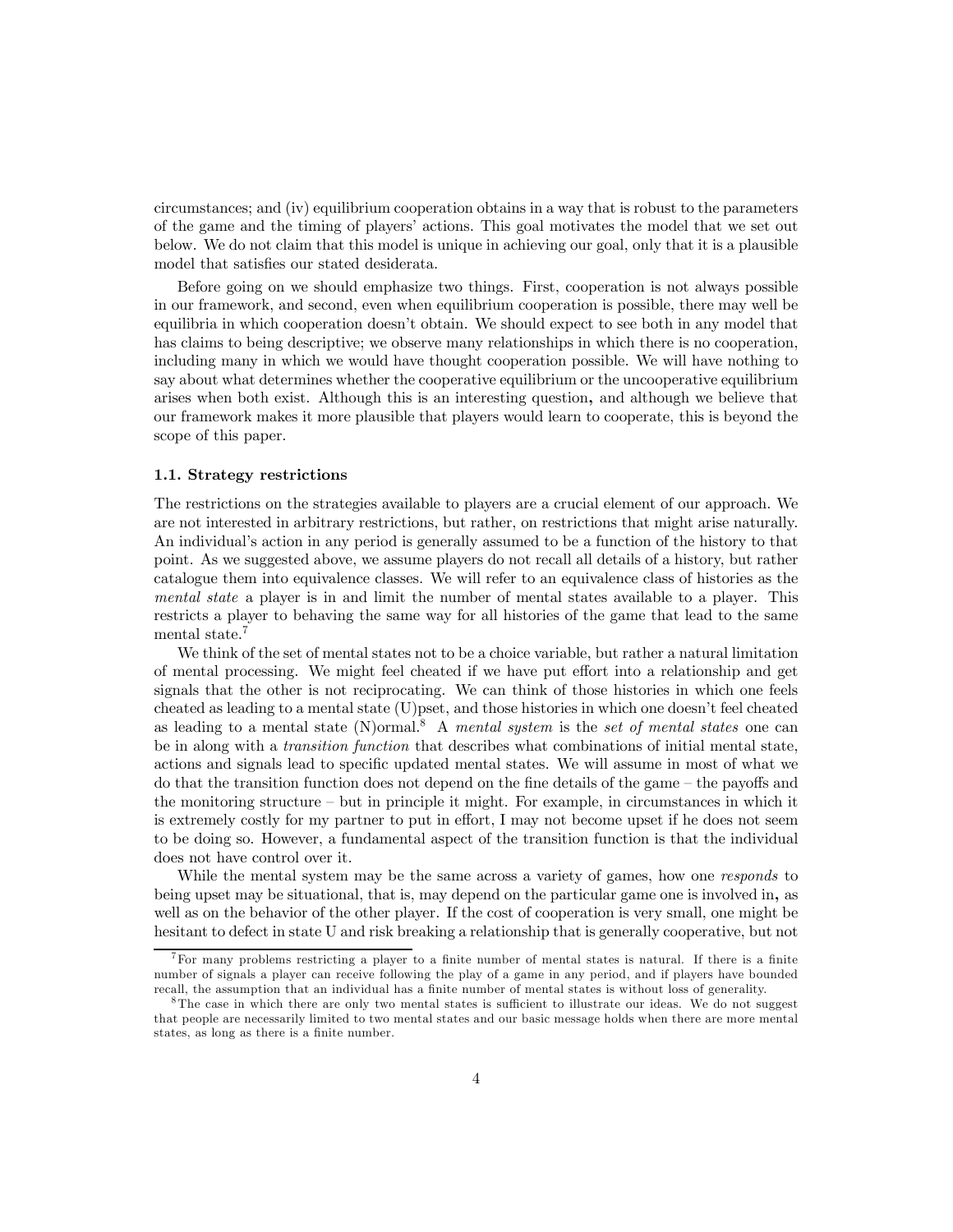hesitate when the cost is large; whether in state U or state N, the individual may either cooperate or defect. Thus, while a player's available strategies depend only on that player's mental process - hence not necessarily on the fine details of the payoffs and informational structure of the game — the strategy he chooses will typically be sensitive to the specifics of the game at hand.

Our view is that there are limits to peoples' cognitive abilities, and evolution and cultural indoctrination determine an individual's mental system consisting of the states he can be in and the transition function that moves him from one state to another. Children experience a large number of diverse interactions, and how they interpret those experiences are affected by their parents and others they are (or have been) in contact with. A parent may tell his child that the failure of a partner to have reciprocated in an exchange is not a big deal and should be ignored, or the parent can tell the child that such selfish behavior is reprehensible and inexcusable. Repeated similar instances shape how the child interprets events of a particular type. Even in the absence of direct parental intervention, observing parental reactions to such problems shape the child's interpretations.

As stated above, our goal is to set out a model that allows cooperation between people using plausible strategies. We set out such a model in the next section and analyze the circumstances in which cooperation in a repeated prisoners dilemma problem with private monitoring is possible. In section 3 we compare players' behavior with the behavior assumed in the standard model and analyze the robustness of the cooperative behavior that we identify. In this section we assume that there is occasionally a public signal that facilitates periodic synchronization. In section 4 we drop the assumption of such a public signal and show how synchronization can be accomplished without such a signal. In Section 5 we discuss the results and possible extensions.

## 2. Model

#### Gift exchange.

There are two players who exchange gifts each period. Each has two possible actions available,  $\{D, C\}$ . Action D is not costly and can be thought of as no effort having been made in choosing a gift. In this case the gift will not necessarily be well received. Action  $C$  is costly, and can be interpreted as making substantial effort in choosing a gift; the gift is very likely to be wellreceived in this case. The expected payoffs to the players are as follows:

$$
\begin{array}{ccc}\n & C & D \\
C & 1,1 & -L,1+L \\
D & 1+L,-L & 0,0\n\end{array}
$$

L corresponds to the cost of effort in choosing the "thoughtful" gift: you save  $L$  when no effort is made in choosing the gift.

Signal structure.

We assume that there are two possible private signals that player i might receive,  $y_i \in Y_i$  $\{0, 1\}$ , where a signal corresponds to how well player i perceives the gift he received. We assume that if one doesn't put in effort in choosing a gift, then most likely, the person receiving the gift will not think highly of the gift. We will refer to  $y = 0$  as a "bad" signal and  $y = 1$  as "good". We restrict attention to two signals in the example, but discuss how the analysis can be extended to a continuum of signals in Section 3.5.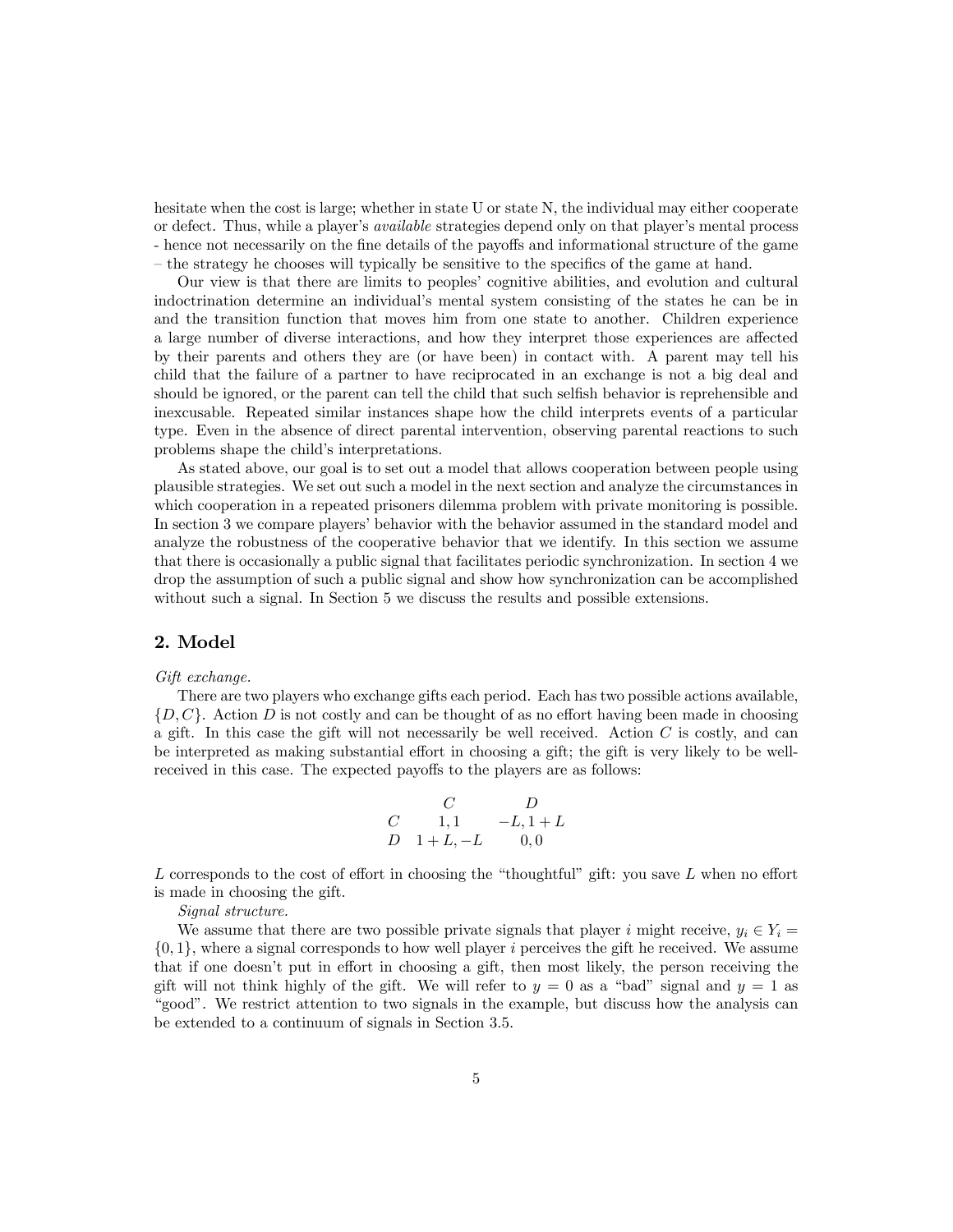Formally,

$$
p = \Pr\{y_i = 0 \mid a_j = D\} = \Pr\{y_i = 1 \mid a_j = C\}.
$$

We assume that  $p > 1/2$  and for most of the main text analysis we consider the case where p is close to 1.

In addition to this private signal, we assume that at the start of each period, players receive a public signal  $z \in Z = \{0, 1\}$ , and we let

$$
q = \Pr\{z = 1\}.
$$

The existence of a public signal z facilitates our exposition but can be dispensed with, as we demonstrate in section 4.

## 2.1. Strategies

As discussed above, players' behavior in any period will depend on the previous play of the game, but in a more restricted way than in traditional models. There is a finite set of possible mental states,  $S_i$ , that player i can be in. For simplicity, we assume that in the current example the players can be in one of two states  $U$  (pset) or  $N$  (ormal). The names are chosen to convey that at any time player  $i$  is called upon to play an action, he knows the mood he is in, which is a function of the history of (own) play and signals, but does not condition his action on finer details of the history.<sup>9</sup> One can interpret the restriction to strategies that are constant across the histories that lead to a particular mental state as being a limit on the player's memory.  $S_i$ is exogenously given, not a choice. Player i's set of pure strategies is

$$
\Sigma_i = \{\sigma_i, \sigma_i : S_i \longrightarrow A_i\}.
$$

The particular state in  $S_i$  that player i is in at a given time depends on the previous play of the game. The transition function for player i, which we shall denote by  $T_i$ , is a function that determines the state player i will be in at the beginning of period  $t$  as a function of his state in period  $t-1$ , his choice of action in period  $t-1$ , and the outcome of that period – the signals  $y_i$ and  $z^{10}$  As is the set of states for player i, the transition function is exogenous. A player who has made an effort in his choice of gift but receives a bad signal may find it impossible not to be upset, that is, be in state U.

We assume the transition function for the example, which we will refer to as the *leading* example below, is as in the following figure.

 $9F<sup>9</sup>$  For expository ease we assume that an individual's payoffs depend on outcomes, but not on the state he is in. The names that we use for the states suggest that the state itself could well be payoff relevant: whatever outcome arises, I will be less happy with that outcome if I'm upset. Our framework can easily accommodate state-dependence, and the qualitative nature of our conceptual points would be unchanged if we did so.

 $10$  In principle, the transition function could depend on more than the most recent signal, for example, whether two of the past three signals was "bad". For simplicity, in this paper we assume the given form.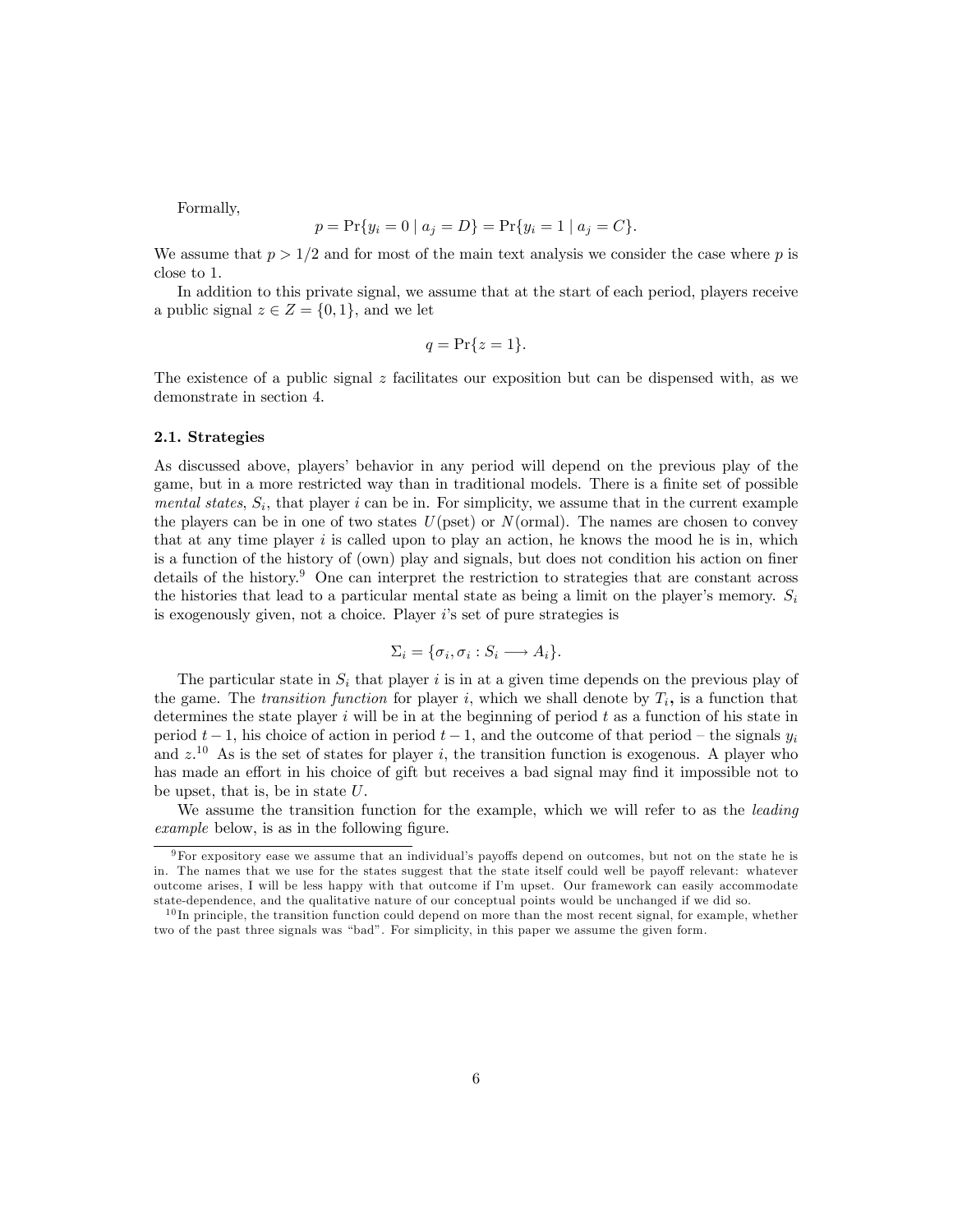

Figure 1: Transition

This figure shows which combinations of actions and signals will cause the player to move from one state to the other. If player  $i$  is in state  $N$ , he remains in that state unless he receives signals  $y = 0$  and  $z = 0$ , in which case he transits to state U. If i is in state U, he remains in that state until he receives signal  $z = 1$ , at which point he transits to state N regardless of the signal  $y$ .<sup>11</sup>

To summarize, a player is endowed with a mental system that consists of a set of mental states the player can be in and a transition function that describes what triggers moves from one state to another. The mental system thus determines how observations are aggregated over time, hence how histories are pooled: some histories lead to state N, others lead to state U. Note that our structure requires that players' strategies be stationary: they do not depend on the period. This rules out strategies of the sort "Play  $D$  in prime number periods and play  $C$ otherwise", consistent with our focus on behavior that does not depend on fine details of the history.

Our candidate behavior for the players will be as follows. For player  $i$ ,

$$
\begin{array}{rcl}\n\sigma_i(N) & = & C \\
\sigma_i(U) & = & D.\n\end{array}
$$

That is, player i plays C as long as he receives a gift that seems thoughtful, that is  $y_i = 1$ , or when  $z = 1$ . He plays D otherwise. Intuitively, player 1 triggers a "punishment phase" when he sees  $y_1 = 0$ , that is, when he didn't find the gift given to him appropriate. This punishment phase ends only when signal  $z = 1$  is received.

The public signal  $z$  gives the possibility of "resetting" the relationship to a cooperative mode. If the signal  $z$  is ignored and the mental process is defined by



then eventually, because signals are noisy, with probability 1 the players will get to state  $U$ under the proposed strategy and this will be absorbing: there would be nothing to change

<sup>&</sup>lt;sup>11</sup> For this particular example, transitions depend only on the signals observed, and not on the individual's action. In general, it might also depend on the individual's action.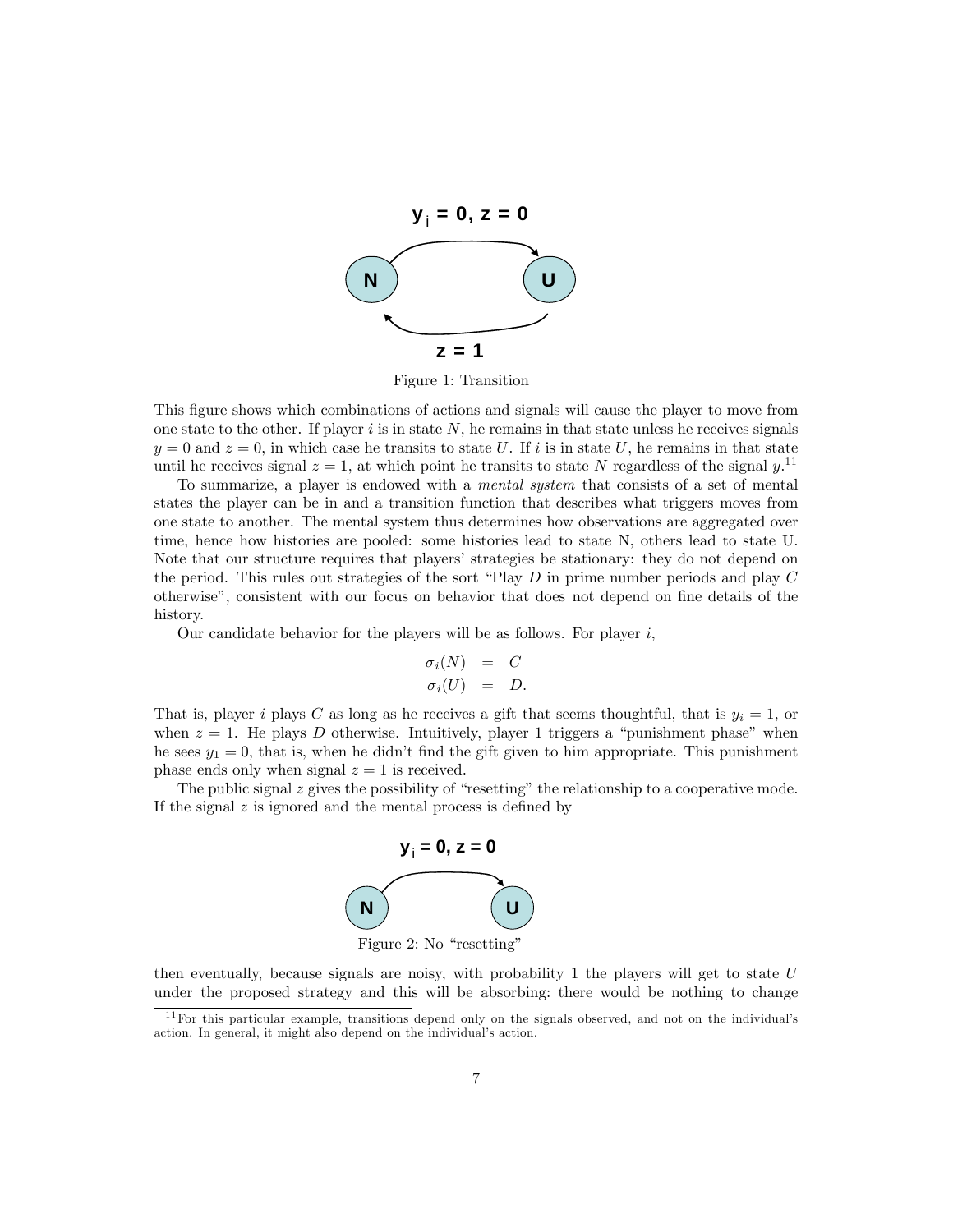their behavior. The signal z allows for possible recoordination back to state  $N$  (and possibly cooperation).<sup>12</sup>

In our leading example, players stop being upset for exogenous reasons. Alternatively, in a two-state mental system the players could move from state  $U$  back to state  $N$  after seeing a good signal: you stop being upset as soon as you receive a nice gift.

Formally, players may be either in state  $N$  or in state  $U$ , but are endowed with the following transition function.



Figure 3: Forgiving transition

A player endowed with this alternative mental process, who would cooperate in N and defect in U, would be following a TIT for TAT strategy.<sup>13</sup>

## 2.2. An illustrative experiment

Before continuing with the formal description of our model, it is useful to give a real-world example to illustrate our idea of a mental system. Cohen et al. ran several experiments in which participants (students at the University of Michigan) were insulted by a confederate who would bump into the participant and call him an "asshole". The experiment was designed to test the hypothesis that participants raised in the north reacted differently to the insult than did participants raised in the south. From the point of view of our model, what is most interesting is that the insult triggered a physical response in participants from the south. Southerners were upset by the insult, as shown by cortisol levels, and more physiologically primed for aggression, as shown by a rise in testosterone. We would interpret this as a transition from one mental state to another, evidenced by the physiological changes. This transition is plausibly not a choice on the participant's part, but involuntary. The change in mental state that is a consequence of the insult was followed by a change in behavior: Southerners were more likely to respond in an aggressive manner following the insult than were northerners. Moreover, Southerners who had been insulted were more than three times as likely to respond in an aggressive manner in a word completion test than were Southerners in a control group who were not insulted. There was no significant difference in the aggressiveness of Northerners who were insulted and those who were not.

The physiological reaction to an insult  $-$  what we would think of as a transition from one state to another — seems not to be "hard-wired": physiological reactions to insults were substantially

<sup>&</sup>lt;sup>12</sup>As mentioned above, we show the existence of a public signal z is not necessary for re-coordination below.

<sup>&</sup>lt;sup>13</sup>We show below that cooperation is essentially impossible if players have this mental process.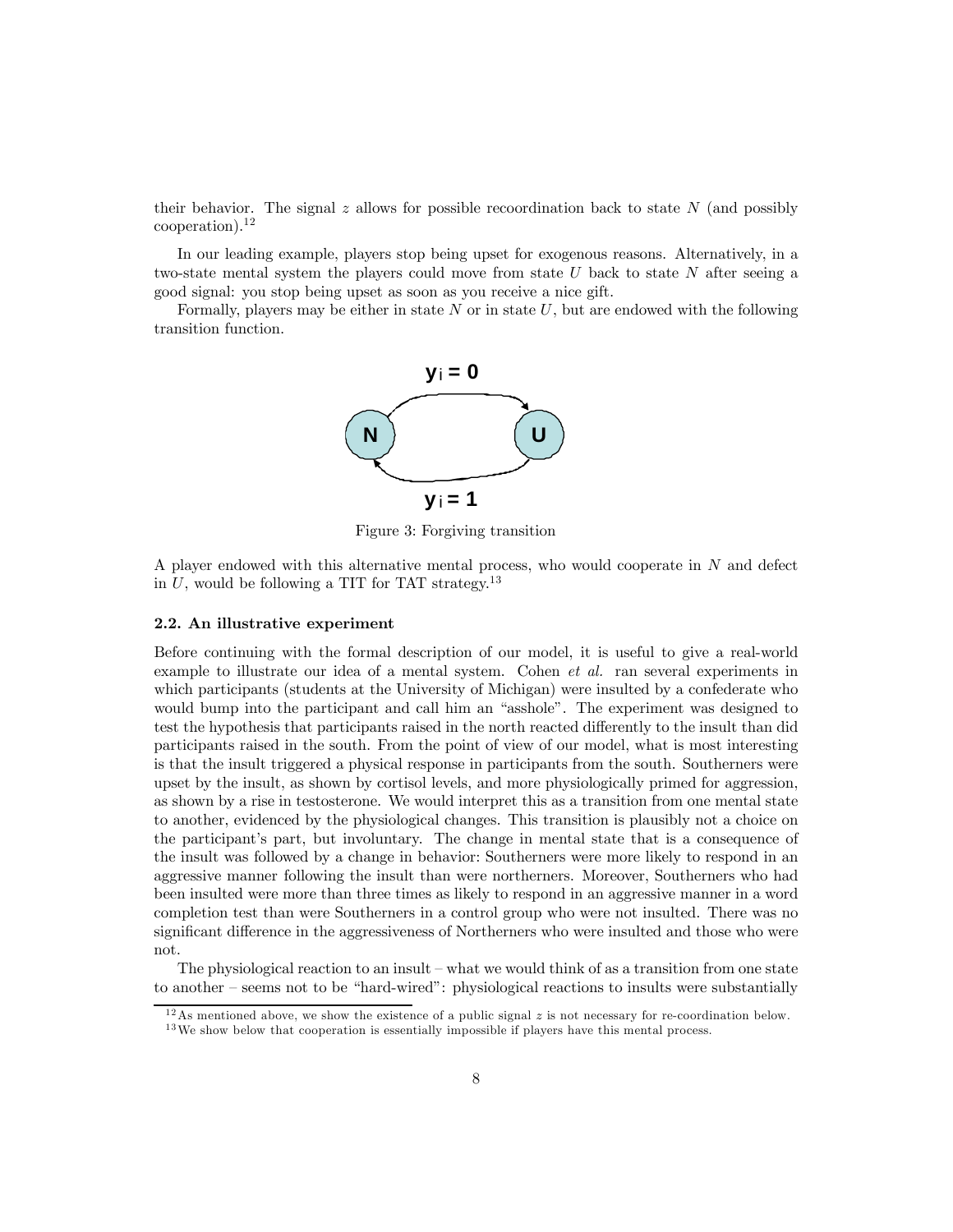lower for northern students than for southern students. Indeed, the point of the Cohen *et al.* paper is to argue that there is a southern "culture of honor" that is inculcated in small boys from an early age. This culture emphasizes the importance of honor and the defense of it in the face of insults. This illustrates the view of our model expressed above that the transition function in our model can be thought of as culturally determined, but fixed from the point of view of an individual at the time decisions are taken.

## 2.3. Ergodic distributions and strategy valuation

For any pair of players' strategies there will be an ergodic distribution over the pairs of actions played. While in general the ergodic distribution may depend on the initial conditions, we restrict attention to transition functions for which the distribution is unique. The ergodic distribution gives the probability distribution over payoffs in the stage game, and we take the payoff to the players to be the expected value of their payoffs given this distribution.

Formally, define a state profile s as a pair of states  $(s_1, s_2)$ . Each strategy profile  $\sigma$  induces transition probabilities over state profiles: by assumption each state profile s induces an action profile  $\sigma(s)$ , which in turn generates a probability distribution over signals, and hence, given the transition functions  $T_i$ , over next period states. We denote by  $\phi_{\sigma}$  the ergodic distribution over states induced by  $\sigma$ . That is,  $\phi_{\sigma}(s)$  corresponds to the (long run) probability that players are in state  $s$ <sup>14</sup>

We associate with each strategy profile  $\sigma$  the value induced by the ergodic distribution. This corresponds to computing discounted expected payoffs, and taking the discount to  $1^{15}$  We denote by  $v(\sigma)$  this value (vector). Thus,

$$
v(\sigma) = \sum_{s} g(\sigma(s)) \phi_{\sigma}(s)
$$

where  $g(\sigma(s))$  is the payoff vector induced by the strategy profile  $\sigma$  for state profile s.

Equilibrium.

Definition: We say that a profile  $\sigma \in \Sigma$  is an equilibrium if for any player i and any strategy  $\sigma'_i \in \Sigma_i$ ,

$$
v_i(\sigma'_i, \sigma_{-i}) \le v_i(\sigma).
$$

This is a weaker notion of equilibrium than traditionally used in repeated games because of the restriction on the set of strategies to be mappings from  $S_i$  to  $A_i$ .<sup>16</sup> Also note that  $\sigma_i$  as

<sup>&</sup>lt;sup>14</sup> Formally, define  $Q_{\sigma}(s', s)$  as the probability that next state profile is s' when the current state is s. That is,  $Q_{\sigma}$  is the transition matrix over state profiles induced by  $\sigma$ . The vector  $\phi_{\sigma}$  solves  $\phi_{\sigma}(s') = \sum_{s} Q_{\sigma}(s', s) \phi_{\sigma}(s)$ .<br><sup>15</sup>When discounting is not close to one, then a more complex valuation function must be

being played, and player i evaluates strategy  $\sigma'_i$  as compared to  $\sigma_i$ , the transitory phase from  $\phi_{\sigma}$  to  $\phi_{\sigma'_i, \sigma-i}$ matters. Note however that the equilibria we will derive are strict equilibria, to they would remain equilibria under this alternative definition for discount factors sufficiently close to 1.

<sup>&</sup>lt;sup>16</sup>We restrict attention to pure strategies. However, our definitions can be easily generalized to accomodate mixed actions, by re-defining the set  $A_i$  appropriately, and having it include mixed actions. However, the spirit of our approach is that players should adjust play from experience, by checking from time to time the performance of alternative strategies. So if mixed actions are to be allowed, only few of them, rather than the whole set of mixed actions, should in our view be considered. We discuss the issue of mixed strategies in detail in the discussion section below.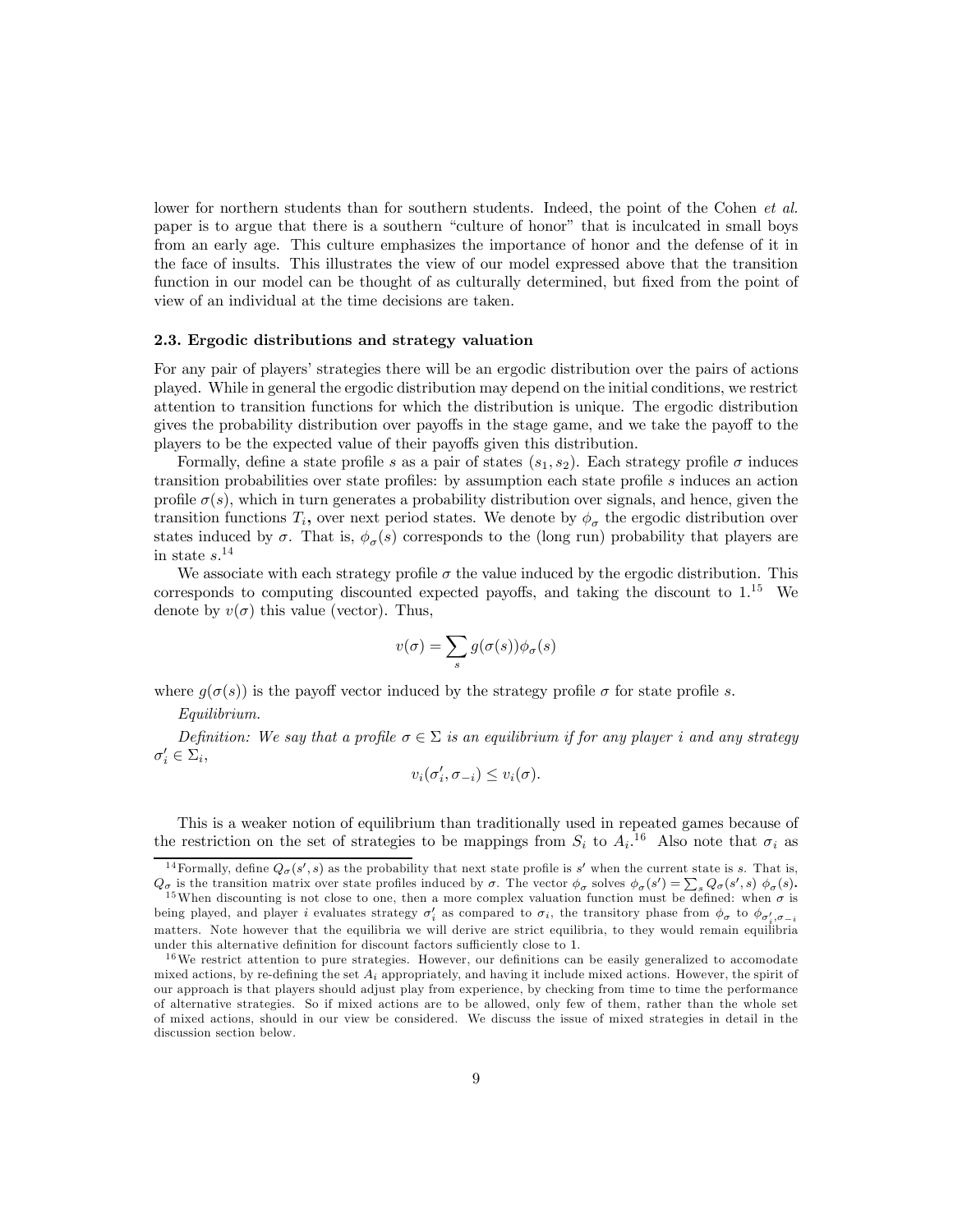defined should not be viewed as a strategy of the repeated game.<sup>17</sup>

#### 2.4. Successful cooperation

We are interested in equilibria in which the players cooperate at least some of the time asymptotically. It is clear that it is an equilibrium for both players to play the strategy "always defect", and it is clear that there cannot be an equilibrium in which a player plays the strategy "always cooperate". The possibility of asymptotic cooperation depends on the players playing the strategy "play C in N and D in U". We shall call  $\sigma_i^*$  this strategy for player i.

It is straightforward to see that  $\sigma^* \equiv (\sigma_1^*, \sigma_2^*)$  cannot be an equilibrium for all parameters p, q and L. For example fix  $p$  and  $q$ . Then L cannot be too large. If L is sufficiently large it will pay a player to deviate to "always defect": the occasional reward of L to the deviating player will be more than enough to compensate for causing the opponent to very likely switch from N to U.

Also, L cannot be too small. When a player gets a bad signal he is not sure if his opponent is now in U and is playing  $D$ , or if the signal is a "mistake". If it's the latter case, playing  $D$ will likely lead to a spell of noncooperation. If  $L$  is small, there is little cost to playing  $C$  to avoid this; thus there is a lower bound on  $L$  that is consistent with the strategies above being an equilibrium.

We now turn to a formal derivation of these two bounds. We refer to  $\phi_{ij}$  as the long-run probability that player 1 is in state  $i \in \{U, N\}$  while player 2 is in state j when both players follow  $\sigma^*$ . By definition we have

$$
v_1(\sigma_1^*, \sigma_2^*) = \phi_{NN} - L\phi_{NU} + (1+L)\phi_{UN}.
$$

By symmetry,  $\phi_{NU} = \phi_{UN}$ , so this expression reduces to

$$
v_1(\sigma_1^*, \sigma_2^*) = \phi_{NN} + \phi_{UN} = Pr_{\sigma^*}(s_2 = N) \equiv \phi_N.
$$

Consider now the alternative strategy  $\sigma^D$  (respectively  $\sigma^C$ ) where player 1 plays D (respectively C) in both states U and N. Also call  $\phi_j^D$  (respectively  $\phi_j^C$ ) the long-run probability that player 2 is in state  $j \in \{U, N\}$  when player 1 plays the strategy  $\sigma^D$  ( $\sigma^C$ ) and player 2 plays  $\sigma_2^*$ . We have:

$$
v_1(\sigma^D, \sigma_2^*) = (1 + L)\phi_N^D.
$$

This expression reflects the fact that playing  $\sigma^D$  induces additional gains when the other is in the normal state; but this has a cost because of an adverse effect on the chance that player 2 is in the normal state  $(\phi_N^D < \phi_N$  when  $p > 1/2)$ . The expressions above imply that the deviation to  $\sigma^D$  is not profitable when

$$
L \le \bar{L} = \frac{\phi_N}{\phi_N^D} - 1.
$$

When player 1 plays  $\sigma^C$ , he obtains:

$$
v_1(\sigma^C, \sigma_2^*) = \phi_N^C - L\phi_U^C.
$$

<sup>&</sup>lt;sup>17</sup>A strategy of the repeated game is a mapping from histories to actions. The strategy  $\sigma_i$ , along with the mental system  $(S_i, T_i)$  would induce a repeated game strategy, once the initial state is specified.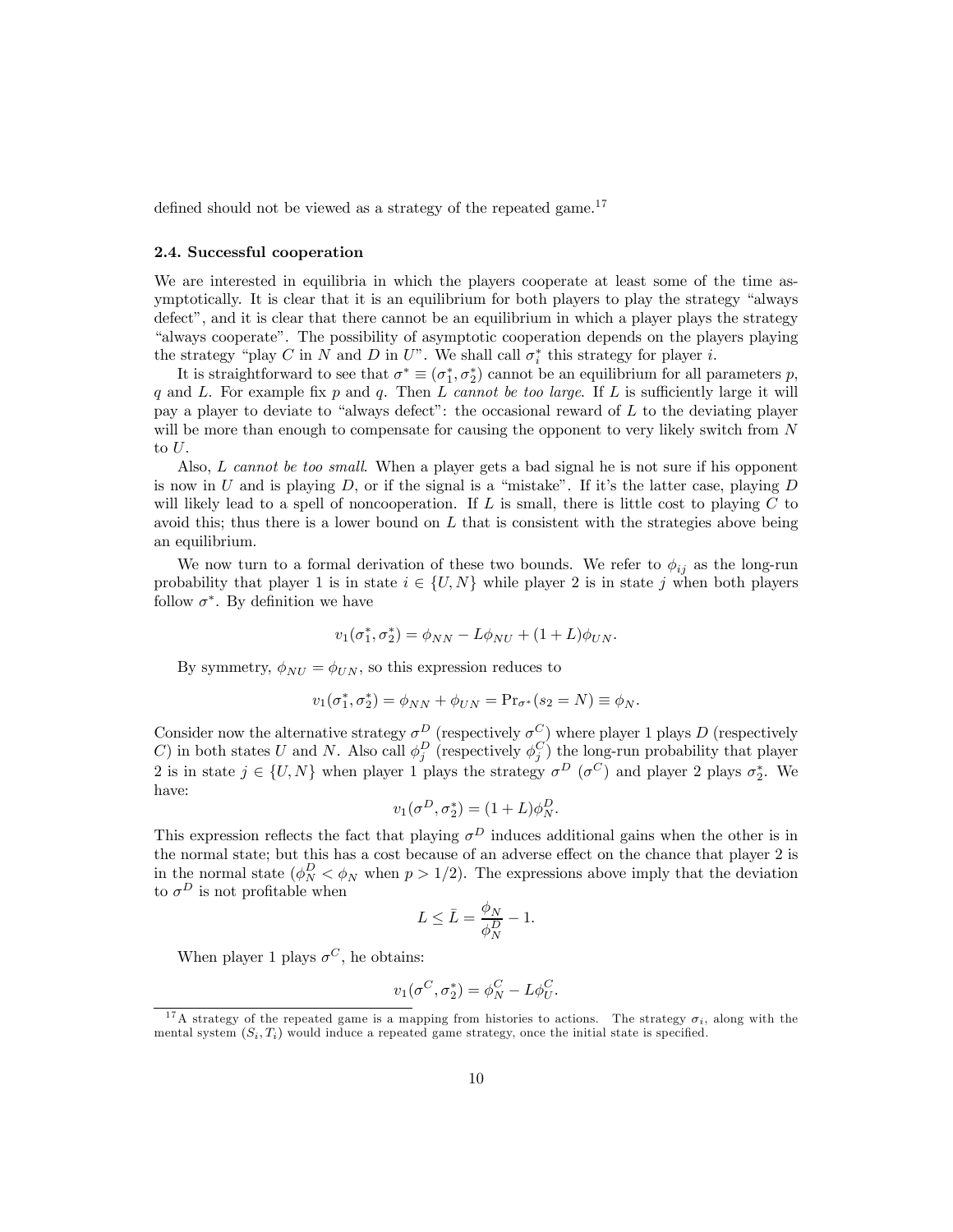This expression reflects the fact that playing  $\sigma^C$  changes the probability that player 2 is in N  $(\phi_N^C > \phi_N)$  when  $p > 1/2$  in a way that benefits player 1: player 2 is more likely to be in N when player 1 always cooperates than when he follows  $\sigma^*$ , because he avoids triggering a punishment/Upset phase when he receives bad signals by mistake. But this has a cost: he loses L whenever player 2 is in U. The deviation to  $\sigma^C$  is thus not profitable when

$$
L \ge \underline{L} \equiv \frac{\phi_N^C - \phi_N}{\phi_U^C} = \frac{\phi_U - \phi_U^C}{\phi_U^C} = \frac{\phi_U}{\phi_U^C} - 1
$$

We turn to checking when these two bounds are compatible. First we consider  $p = 1/2$  and p close to 1.

(i)  $p = 1/2$ .

The distribution over player 2's state is then independent of player 1's strategy, so  $\phi_N^C$  =  $\phi_N = \phi_N^D$ , hence the two bounds coincide (and they are equal to 0).

(ii)  $p$  is close to 1.

Then mistakes are rare, so  $\phi_N \simeq 1$ . When player 1 always defects, player 2 essentially receives only bad signals. If in state  $N$ , this signal triggers a change to  $U$  with probability  $(1 - q)$ . Since it takes on average  $1/q$  periods to return to N, the fraction of the time player 2 spends in N when player 1 always plays D is  $\frac{1}{1+(1-q)/q} = q$ , hence  $\phi_N^D \simeq q$ . This gives us the upper bound

$$
\bar{L} = \frac{1}{q} - 1.
$$

Now assume player 1 follows  $\sigma^C$ . Mistakes occur with probability  $(1 - p)$ , leading with probability  $(1-q)$  to an Upset phase of length  $1/q$ , hence  $\phi_U^C \simeq (1-p)(1-q)/q$ . When player 1 is following  $\sigma^*$ , he too reacts to bad signals, and in turn induces player 2 to switch to U (though with one period delay). So  $\phi_U$  is larger than  $\phi_U^C$ , but no larger than  $2\phi_U^C$ . Thus

$$
\underline{L}=\frac{\phi_U}{\phi_U^C}-1\leq 1
$$

and the two bounds are compatible when  $q < 1/2$ .<sup>18</sup>

The following Proposition, which is obtained by using exact expressions for the long run distributions, shows that the inequalities are compatible for any  $p > 1/2$  and any  $q \in (0, 1)$ .

**Proposition 1:** For any  $p > 1/2$  and any  $q \in (0, 1)$ , we have  $0 < \underline{L} < \overline{L}$ . Besides, for any q, both  $\overline{L}$  and  $\underline{L}$  are increasing with p.

Details of the computation are in the Appendix.<sup>19</sup> We note here that the long-run distributions are easily derived. For example, the long run probability  $\phi_{NN}$  satisfies

$$
\phi_{NN} = q + (1-q)p^2 \phi_{NN}
$$

(both players are in state N either because resetting to cooperation occurred, or because players were already in state N and no mistake occurred). Solving, this gives  $\phi_{NN} = \frac{q}{1-(1-q)p^2}$ .

<sup>&</sup>lt;sup>18</sup>This is a rough approximation of the upperbound. Exact computation for p close to 1 gives  $\underline{L} = 1 - q$ .<br><sup>19</sup>We thank an anonymous referee for suggesting the outline of the calculation.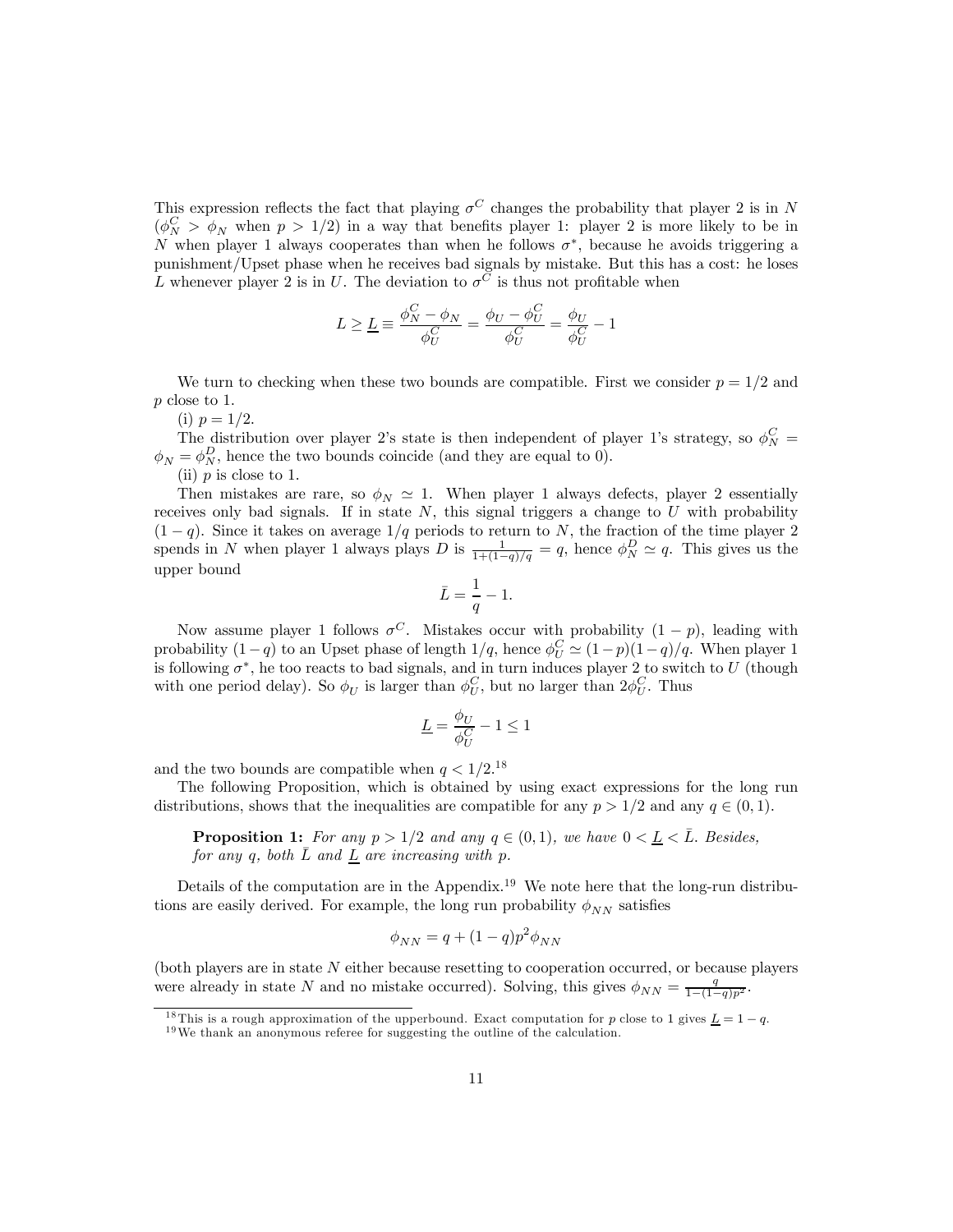Finally, there is still a deviation that has not been checked: the possibility that player 1 chooses to play C in U and D in N. We show in the appendix that this deviation can only be profitable when  $L$  is large enough. This thus imposes another upper bound on  $L$ , possibly tighter than  $\overline{L}$ . We check that for q not too large, that constraint is not tighter.

**Proposition 2:** There exists  $\bar{q}$  such that for any  $q < \bar{q}$ ,  $p \in (1/2, 1)$  and any  $L \in (\underline{L}, \overline{L})$ , it is an equilibrium for both agents to play the strategy C in N and D in U.

Our proof of Proposition 2 proposes a formal argument that does not pin down a particular value for  $\bar{q}$ . Direct (but tedious) computations however show that Proposition 2 holds with  $\bar{q}$  as large as 0.4.

The shaded region in the graph below shows how the range of L for which cooperation is possible varies as a function of  $p$  for the particular value of  $q$  equal .3.



Figure 4:  $p - L$  combinations that allow cooperation for  $q = .3$ 

Note that as long as the signal about the opponent's effort is not completely random, there are some values of L for which cooperation is possible. Both the lower bound and upper bound on such  $L$ 's are increasing as  $p$  increases, as is the size of the interval of such  $L$ 's.

## 2.5. Tit-for-tat

A mental system generates restrictions on the set of strategies available to players and these restrictions eliminate potentially profitable deviations. It is not the case, however, that seemingly reasonable mental systems necessarily make cooperation possible. The Forgiving mental system described above causes a player to be responsive to good signals: good signals make him switch back to the normal state.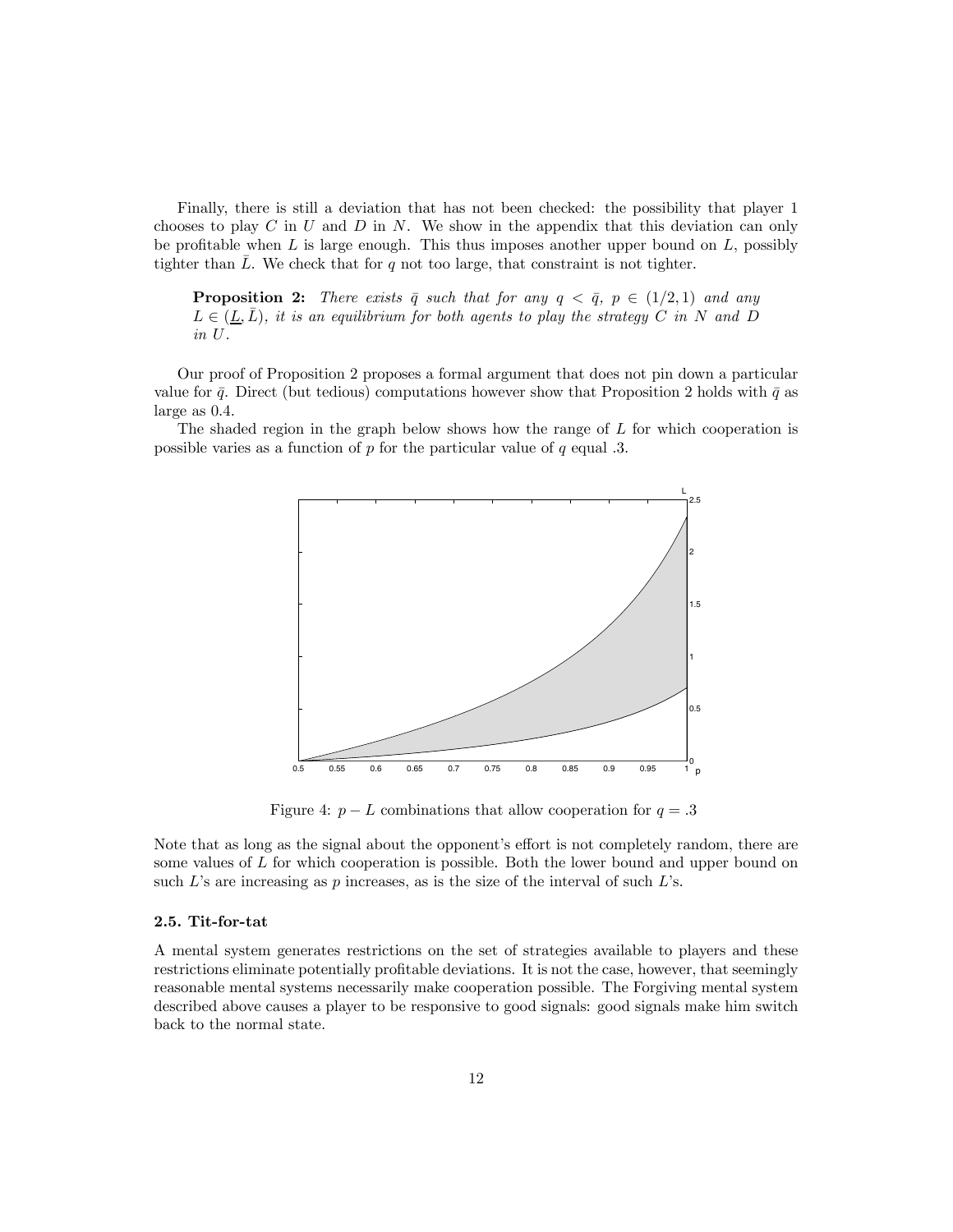

Figure 3: Forgiving transition

Along with the strategy of playing C in N and D in U, this mental system induces a tit-for-tat strategy. With such a mental system however, for almost all values of  $p$  the only equilibrium entails both players defecting in both states.

**Proposition 3:** If  $p \neq 1 - \frac{1}{2(1+L)}$ , and if each players' mental process is as defined above, then the only equilibrium entails defecting in both states.

We leave the proof of this proposition in the appendix, but give the basic idea here. To fix ideas, consider the case where  $p$  is close to 1 and check that it cannot be an equilibrium that both players follow the strategy  $\sigma$  that plays C in N and D in U. If both players follow  $\sigma$ , then by symmetry, the induced ergodic distribution will put identical weight on  $(NN)$  and  $(UU)$ : the dynamic system has equal chances of exiting from  $(NN)$  as it has of exiting from  $(UU)$ . As a result, players payoff will be bounded away from 1.

Consider next the case where player 1 deviates and plays the strategy  $\sigma^C$  that plays C at all states. There will be events where player  $2$  will switch to  $U$  and defect. However, since player  $1$ continues to cooperate, player  $2$  will soon switch back to  $N$  and cooperate. As a consequence, if player 1 plays  $\sigma^C$ , his payoff will remain arbitrarily close to 1. Hence it cannot be an equilibrium that both players play  $\sigma$ .

## 3. Discussion of example

Our leading example illustrates how cooperation can be achieved when strategies are constrained. Before going on, it is useful to compare this approach with the standard approach and discuss why cooperation is difficult when strategies are not constrained. We will then discuss richer mental processes.

#### 3.1. Adding more mental states

Players in our example had two possible mental states and two possible (pure) actions, which limited them to four pure strategies. This clearly limits them both in the existence of strategies that might lead to cooperation and in the possible profitable deviations. Adding a state can allow for more flexible reaction to signals that might permit cooperation which would have been impossible with only two states. Adding a state is not unambiguously good, however. An additional state allows not only for more complex strategies to achieve cooperation, but more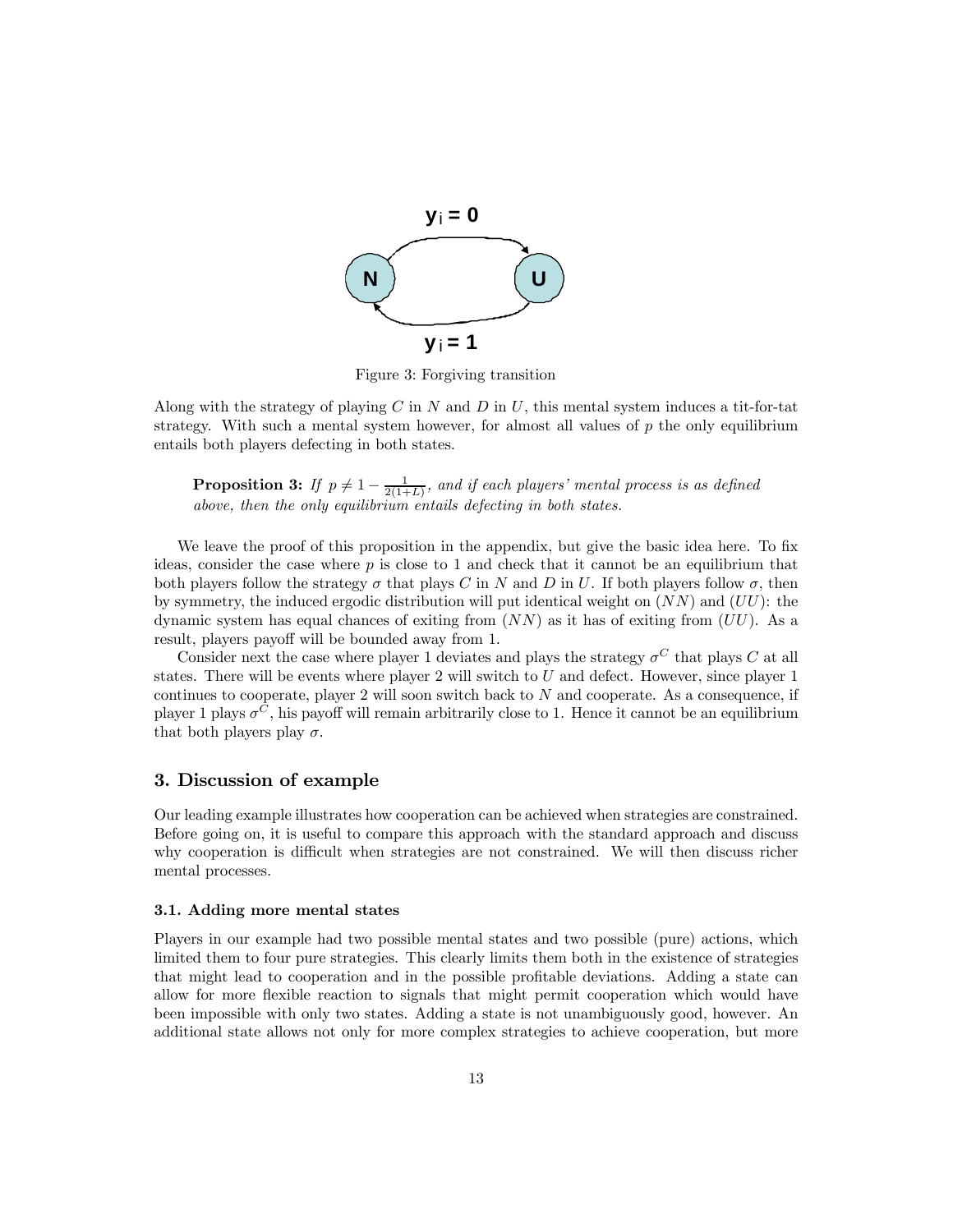complex strategies for deviating as well. Compte and Postlewaite (2009b) contains an example in which agents have three states and demonstrates when the additional state increases the possibilities of cooperating and when it decreases those opportunities.

#### 3.2. Available strategies and one-shot deviations

The standard approach to repeated games puts no constraints on the strategies available to players. An equilibrium strategy is then characterized by the property that neither player would find a deviation profitable. The one-shot deviation principle states that checking incentives, both ex ante or interim, can be done by considering all possible histories and checking that, at any of these histories, there are no profitable one-shot deviations. The one-shot deviation principle is useful in the standard approach because the set of strategies is huge: rather than checking that a strategy is optimal among all the strategies available, one need only check optimality among few alternative strategies (though of course this has to be done after all histories).

In our framework, the one-shot deviation principle does not apply.<sup>20</sup> First, a player's mental process constrains the strategies of the repeated game he can choose from, and it is typically the case that beginning with one of the allowed strategies, changing a player's action at one particular date results in a strategy that falls outside the allowable set (see however Section 3.4 below). Indeed, a mental state corresponds to an information node, at which all histories leading to that mental state are pooled, and it is natural to assume that one cannot modify behavior at only some of the histories leading to a particular mental state: the available deviations from a prescribed strategy have to respect the player's information constraints.

In addition, our mental state approach turns the game into one of imperfect recall, so that checking for one-shot deviations only does not ensure that multiple deviations are deterred.

### 3.3. Ex ante and interim incentives

The distinction between ex ante and interim incentives is irrelevant in our framework. When a strategy profile  $\sigma = (\sigma_1, \sigma_2)$  is played, the value that player i obtains is  $v_i(\sigma)$  and it is computed by considering the ergodic distribution over state profiles induced by  $\sigma$ . Neither the date at which this computation takes place, nor the beliefs that player  $i$  might have about the other player's current mental state are specified.

We do not specify beliefs because we do not think of players as having common knowledge over the signal structure nor the mental systems. However as a modeler, we could very well consider a particular history  $h_i$  of the game for player  $i$ , define the belief that a player would have after that history, and compute the continuation payoff  $v_i^{h_i}(\sigma)$  that player i obtains if he follows  $\sigma$  from then on. Because we are considering arbitrarily patient players however,  $v_i^{h_i}(\sigma)$ is arbitrarily close to  $v_i(\sigma)$ . So if  $\sigma$  is a strict equilibrium in our sense, it will also be a sequential equilibrium in the usual sense given the assumed strategy restrictions: after any history  $h_i$ , conforming to  $\sigma$  is optimal among all the strategies available to player i.

 $20$  Fortunately however the number of strategies is limited so there are few deviations to check.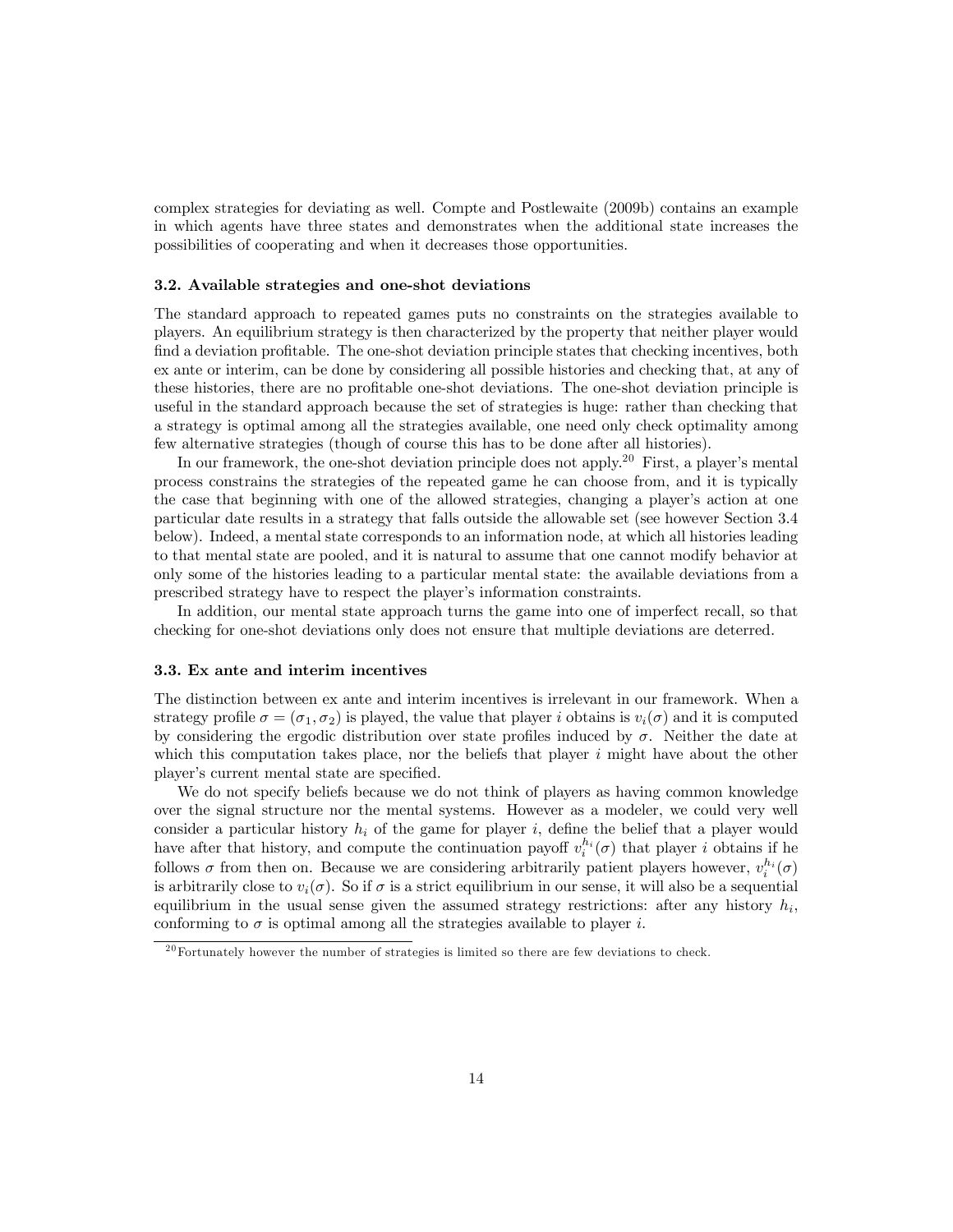#### 3.4. Pure versus mixed strategies

Although one-shot deviations are not allowed, there are ways to expand the set of strategies that respect the constraints imposed by the mental system and generate deviations that approximate one-shot deviations. If one allows mixed strategies in which a player puts weight at least  $1-\varepsilon$  on a pure strategy, with  $\varepsilon$  small, then that player is allowed to very infrequently choose an action that differs from that suggested by  $\sigma$ . Then a legitimate question is whether our equilibrium strategy profile  $\sigma^*$  remains an equilibrium in that expanded strategy set.

The following Proposition shows that this is indeed the case.

**Proposition 4:** Consider the set of strategies  $\Sigma_i^{\varepsilon}: S_i \to A_i^{\varepsilon}$  where  $A_i^{\varepsilon}$  is the set of mixed strategies that put weight at least  $1 - \varepsilon$  on a pure strategy. Call  $P^{\varepsilon}$  the set of parameters  $(q, p, L)$  for which  $\sigma^*$  is a strict equilibrium. If  $(q, p, L) \in P^0$  then  $(q, p, L) \in P^{\varepsilon}$  for  $\varepsilon$  small enough.

The proof is in the appendix. It is interesting to note that the proof of this Proposition shows that looking at one-shot deviations generates strictly weaker restrictions than the ones we consider, consistent with the statement above that checking for one-shot deviations only does not ensure that multiple deviations are deterred.

#### 3.5. Robustness

The example was kept simple in a number of ways to make clear how cooperation could be achieved when strategies are restricted. Some of the simplifications are not particularly realistic, but can be relaxed without affecting the basic point that cooperation is possible even when agents get private signals if strategies are restricted. We pointed out in the introduction that we are often unsure about the precise timing of actions and signals in repeated relationships that we study. In Compte and Postlewaite (2008) we show that the assumption in this paper that the players simultaneously choose actions in the basic stage game can be relaxed so that their choices are sequential without altering the qualitative conclusions about cooperation. Thus the equilibrium behavior that we derive is robust not only to changes in payoffs or monitoring structure, but also to changes in the timing of decisions. That paper also shows that it is straightforward to extend the analysis to problems in which agents are heterogeneous in costs and benefits, and in which agents are heterogeneous in their monitoring technologies. In general, agent heterogeneity typically restricts the set of parameters for which cooperation is possible.

In the initial example that we analyzed an agent received a binary signal about her partner's effort. This assumption makes the analysis more transparent but can easily be replaced with a signal structure in which agents might receive signals in the unit interval, with higher signals being stronger evidence that the partner put in effort. One may then modify each agent's mental system by defining a threshold in the signal set with signals below the threshold treated as "bad" and signals above treated as "good". With a mental system modified in this way, the qualitative features of the equilibria we study are essentially unchanged with this signal structure.<sup>21</sup>

<sup>&</sup>lt;sup>21</sup> The difference is that we would no longer have  $p = Pr(y = 1 | C) = Pr(y = 0 | D)$ . This assumption was made for convenience, however (so that a single parameter describes the monitoring structure. In the more general setup suggested here, we would have two parameters:  $p = Pr(y = 1 | C)$  and  $r = Pr(y = 0 | D)$ . Also, even for symmetric monitoring structures, we could lose the symmetry of outcomes if players were to use a different threshold.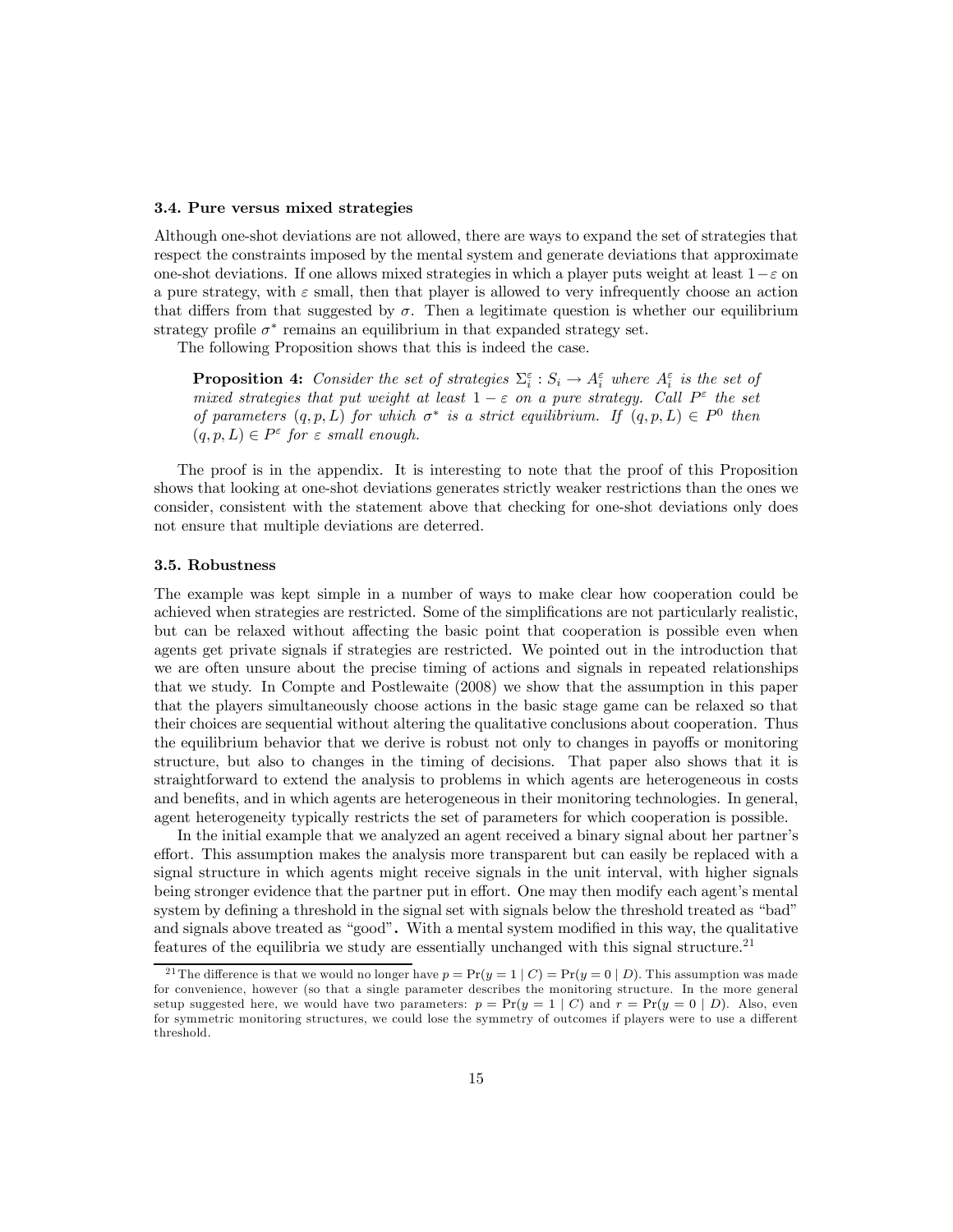The extensions examined in Compte and Postlewaite (2008) are not meant only as a robustness check though. As mentioned in the introduction, our goal is a realistic description of cooperation when people are strategic and the structure of the games they play varies. In the face of the variety of the games we play, players' mental processes should be viewed as the linchpin of cooperation. These extensions are meant to capture the scope of a given mental process.

## 4. Resetting the relationship to cooperation

A central issue in relationships where monitoring is private is ensuring that players have incentives to trigger punishments. When monitoring is public, all players see the same signal, so there is no problem in coordinating a punishment phase: it is common knowledge what other players know. The issue in private monitoring is as in our example — when a player gets a bad signal it is equally likely that the other player may or may not have already received a bad signal, making it a nontrivial decision for a player to begin a punishment phase.

The lack of common knowledge among players results in a second key issue — how do players get back to cooperation once a punishment has been triggered. We finessed the second issue in the analysis above by assuming the public signal  $z$  that facilitated recoordination after a punishment period. A public signal  $z$  is a relatively simple way for the players to recoordinate, but as we emphasized, not necessary. We demonstrate next how players can coordinate a move back to cooperation in the absence of a public signal.

We first illustrate that the issue of recoordination is not trivial. We examine the case where the players receive private signals  $z_i$ ,  $i = 1, 2$  (instead of a public signal z) and where players' mental systems are as in our leading example. With this simple mental system, cooperation can be supported if  $z_1$  and  $z_2$  are highly correlated. We show however that when the signals  $z_i$ are independently distributed cooperation can no longer be supported. Finally, we show two alterations of that simple mental system that allow cooperation.

## 4.1. The difficulties of recoordination with private signals: An illustration.

Assume that each player i receives a private signal  $z_i \in Z_i = \{0,1\}$  and consider the mental process as before with the qualification that  $T_i$  is now defined over  $Z_i$  rather than Z. (See figure 5 below.)



Figure 5: Independent "resetting"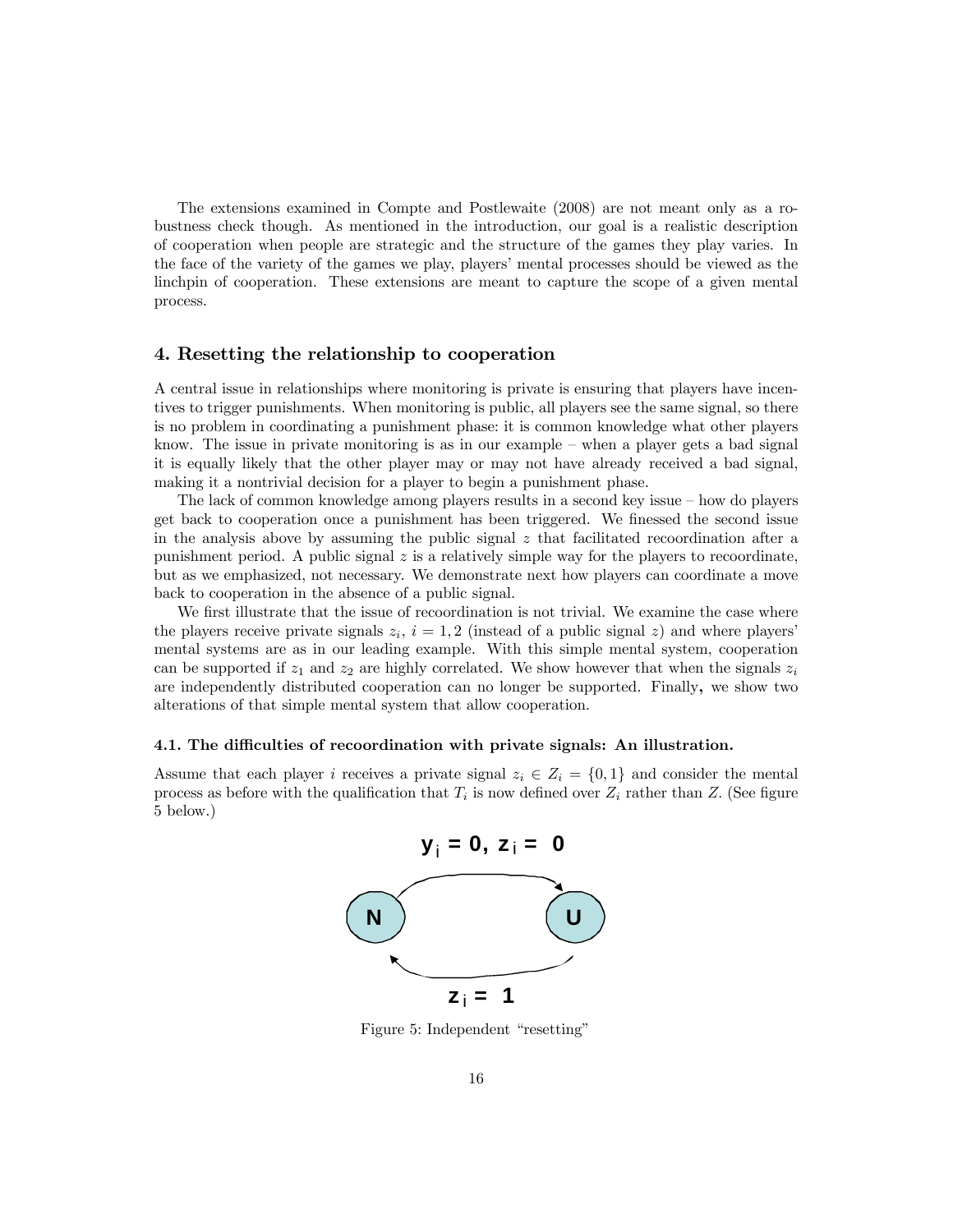If the parameters  $(p, q, L)$  are such that incentives are strict in the public resetting signal case, then by continuity, incentives will continue to be satisfied if the signals  $z_i$  have the property that  $Pr(z_i = 1) = q$  and  $Pr(z_1 = z_2)$  close enough to 1.

The correlation between signals in this information structure cannot be too weak if cooperation is to be possible however. If the two signals  $z_1$  and  $z_2$  are independent, cooperation cannot be sustained in equilibrium when  $p$  is close to 1.

**Proposition 5:** Fix the mental system as above with  $z_1$  and  $z_2$  independent. For any fixed  $q \in (0, 1)$ , for p close enough to 1, the strategy profile where each player cooperates in N and defects in U cannot be an equilibrium.

We leave the proof to the Appendix.

## 4.2. Resetting without a public signal

Public and nearly public signals can facilitate the coordination back to cooperation, but they are not necessary. Slightly more complicated, but still plausible, mental systems can support cooperation when there is no correlation in players' signals. We mention here two such possibilities that are analyzed in detail in the appendix.

Modified Tit-for-Tat. The first example is a stochastic modification of the Tit-for-Tat example discussed in Section 2.5. In that example, bad signals caused a transition from N to U and a good signal caused a transition back to  $N$ . Cooperation was essentially impossible with that mental system, but cooperation may be possible if the transitions are made stochastic. Suppose the transitions from  $N$  to  $U$  are modified so that a bad signal only causes a transition to  $U$  with probability  $h^{22}$  Also suppose that the transitions from U to N are modified so that (i) with probability b, player i forgets and transits to N independently of the signal received; and (i) if still in U, a good signal triggers a transition back to N with probability  $k^{23}$ 

For some configurations of parameters b, h and k, cooperation (play C in N and D in U) will be an equilibrium for a broad set of values of  $p$  and  $L$ , demonstrating that **robust cooperation** can be achieved without public signals.

Asymmetric mental systems. In the second example the two players have different mental systems, each with three states  $N, U$  and F. Transitions from N to U are as before. Transitions from U to F are stochastic, depending on independent private signals  $z_1$  and  $z_2$ ,  $z_i \in \{0,1\}$  and  $Pr{z_i = 1} = q$ . (the transitions away from U can be thought of as a player forgetting being upset).

A key feature of the modified transition functions is that what triggers a change from F to N differs between the two players. For player 2, such a transition requires receiving a good signal,  $y_2 = 1$ . For player 1, such a transition is automatic. These transitions are summarized in Figure 6.

 $22$  Good signals do not cause such transitions.

 $^{23}$ Thus, the mental system combines a feature of our initial mental system (exogenous transition to N, or forgetfulness) and a feature of our Forgiving mental system (transition to N triggered by good signals).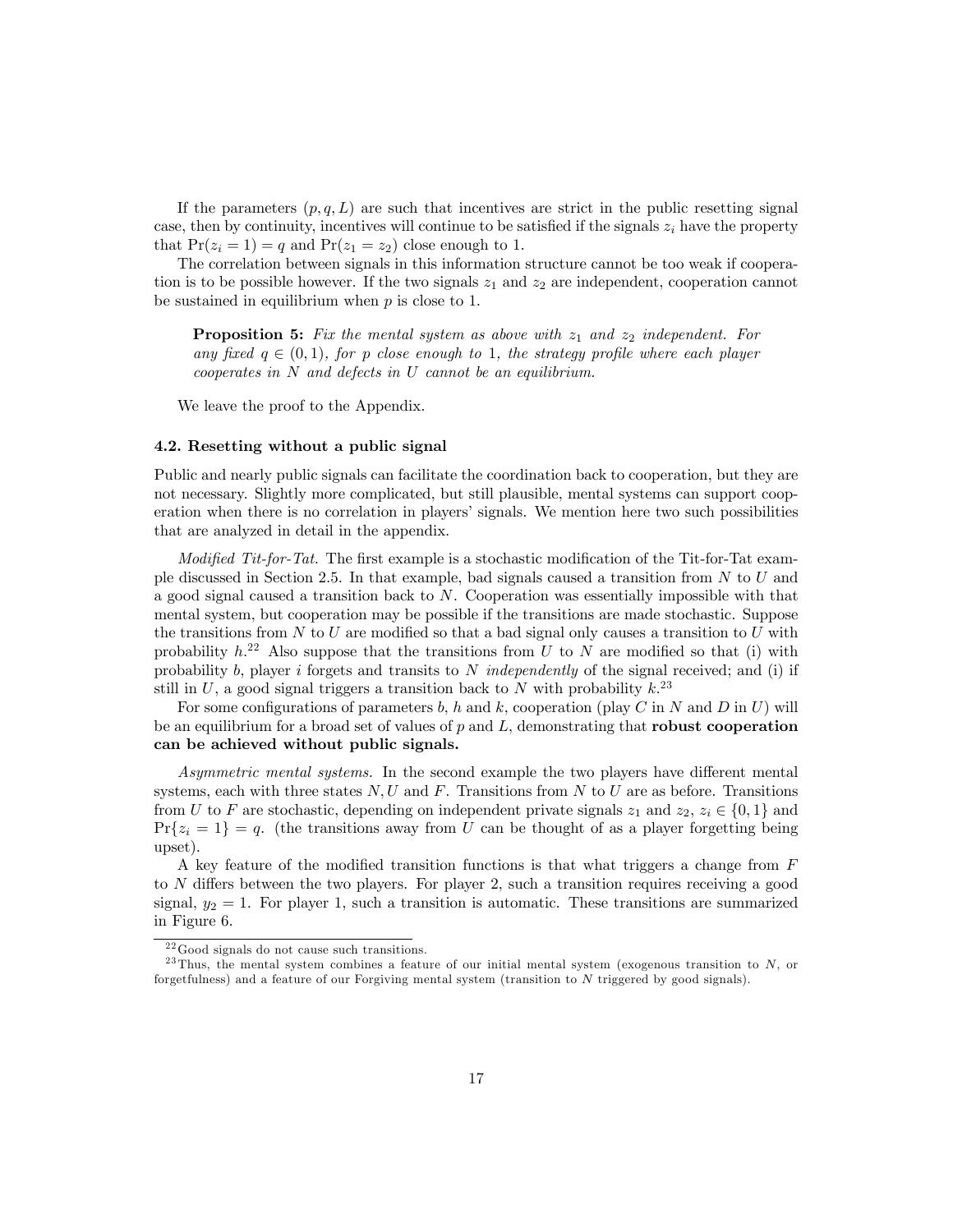

Figure 6: "Successful" independent resetting

We show in the appendix that there is a range of parameters for which it is an equilibrium strategy for player 1 to cooperate at N and F, and for player 2 to cooperate at N only.<sup>24</sup>

The key difference with the analysis in section 2 is that players no longer simultaneously switch back to cooperation (because there is no public signal to allow that). Rather, the transition functions are as though one player acts as a leader in the relationship, and makes an effort in choosing a gift (i.e., cooperate) as a signal that he understands that the relationship has broken down and needs to be restarted.

Intuitively, incentives to play C at F are easy to provide for player 1: When player 1 is in F, the other player has a non negligible chance (approximately equal to  $1/2$  if q is small) of being in F as well, hence playing C in F, though costly, generates a substantial chance of resetting cooperation. In contrast, incentives to play  $C$  at  $U$  are much weaker: playing  $C$  at  $U$  would also allow player 1 to reset cooperation in the event of a breakdown, but this would be a very costly strategy as it requires player 1 to possibly cooperate during many periods before player 2 switches back to N.

In this example both players have three state mental systems. It is relatively simple to demonstrate that one can obtain a similar outcome if player 1 has a two state mental system of the forgetting kind, but with slower reactions.<sup>25</sup> When player 2 has the mental system in the current example, re-coordination is solved: when player 1 comes back to  $N$ , there is a high chance that player 2 is already in  $F$  (because player 1 is slower to forget). Cooperation by player 1 then makes player 2 transit to N, and because player 1 does not react with probability 1 to bad signals, there is a substantial chance that both stay in N.

While we do not attempt a characterization of the pairs of mental systems that can support cooperation in this paper, we point this out to demonstrate that robust cooperation may be possible even when players have quite different mental systems.

 $^{24}$ It can also be demonstrated that the analysis is robust to changes in timing.

 $^{25}$  By slower reactions, we mean that he reacts to bad signals with probability smaller than 1, say  $1/2$ , and that he forgets (and transit back to N independently of the signal received) with a probability smaller than  $q$ , say  $q/2$ .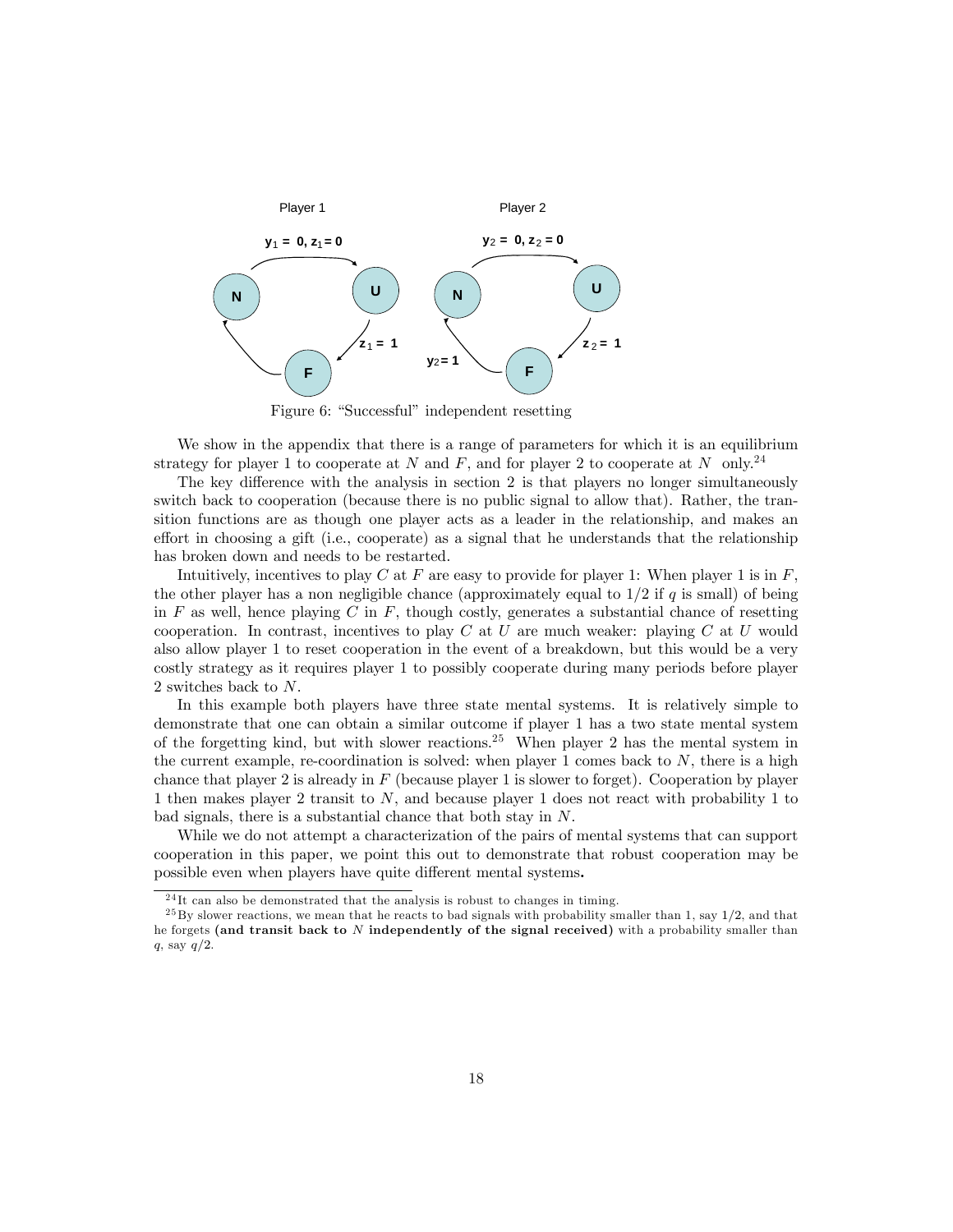## 5. Further discussion

Evolution of mental systems. We have taken the mental system  $-$  the states and transition function — to be exogenously given. We did, however, suggest that one might think of these as having been formed by environmental factors. In the long run, evolution might influence both the set of mental states that are possible and the transition function. While beyond the scope of this paper, it would be interesting to understand how evolution shapes mental systems. It is not the case that evolution should necessarily favor more complicated mental systems; adding more states to a mental system that allows cooperation might make cooperation then impossible, or reduce the set of parameters under which cooperation is possible. The question of evolution is discussed in more detail in Compte and Postlewaite (2009b).

Extensions of the model.<sup>26</sup> Our model has no explicit communication. In the three state asymmetric example, Player 1 was exogenously designated as the leader in the relationship, and one can interpret the decision to play C in state  $F$  as an implicit communication that the relationship should restart. There, communication was noisy (because the other player does not receive a good signal with probability one) and costly (it costs  $L$ , and  $L$  cannot be too small if cooperation is to be achieved). One could mimic the implicit communication in this example with explicit communication by allowing player 1 to send a message at the end of each period, and by defining the transition induced by the message, if sent, on both players' mental states.

Direct utility from being in a mental state. There is no utility attached to mental states in our model; the states  $U$  and  $N$  are no more than collections of histories. It is straightforward to extend our model to the case in which utility is attached to states, or to particular transitions between states (going from upset to normal, for example).

Cooperation in larger groups. The basic structure and ideas in this paper can be extended to the case of many agents who are randomly matched. As is intuitive, the range of parameters for which cooperation is possible is smaller than in the two-person case because there is a longer time between a player's first defection and when he first meets opponents who do not cooperate as a result of his defection.

Social norms. We have restricted attention to play in a prisoner's dilemma game to focus attention on the central ingredients of our model. It is straightforward to extend the basic idea to more general games, including asymmetric games. There may exist a "norm" that prescribes acceptable behavior for a wide variety of problems, with agents receiving noisy signals about whether their partner has followed the norm or not. Two-state mental systems will allow support of the norm in a manner similar to the cooperation that is possible in the model we analyze in this paper. Agents will follow a norm's prescriptions when they are in the "normal" state, and behave in their own self interest following observations that suggest their partner has violated the norm.

## 5.1. Related literature

Although we have emphasized the difficulty in supporting cooperation when signals are private, there are monitoring structures for which cooperation is relatively easy to sustain. This can be the case when each player can be sure – or almost sure – of his opponent's state of mind. Mailath and Morris (2002) analyze repeated games in which players get imperfect information

 $^{26}$ These extensions are discussed in more detail in Compte and Postlewaite (2009a).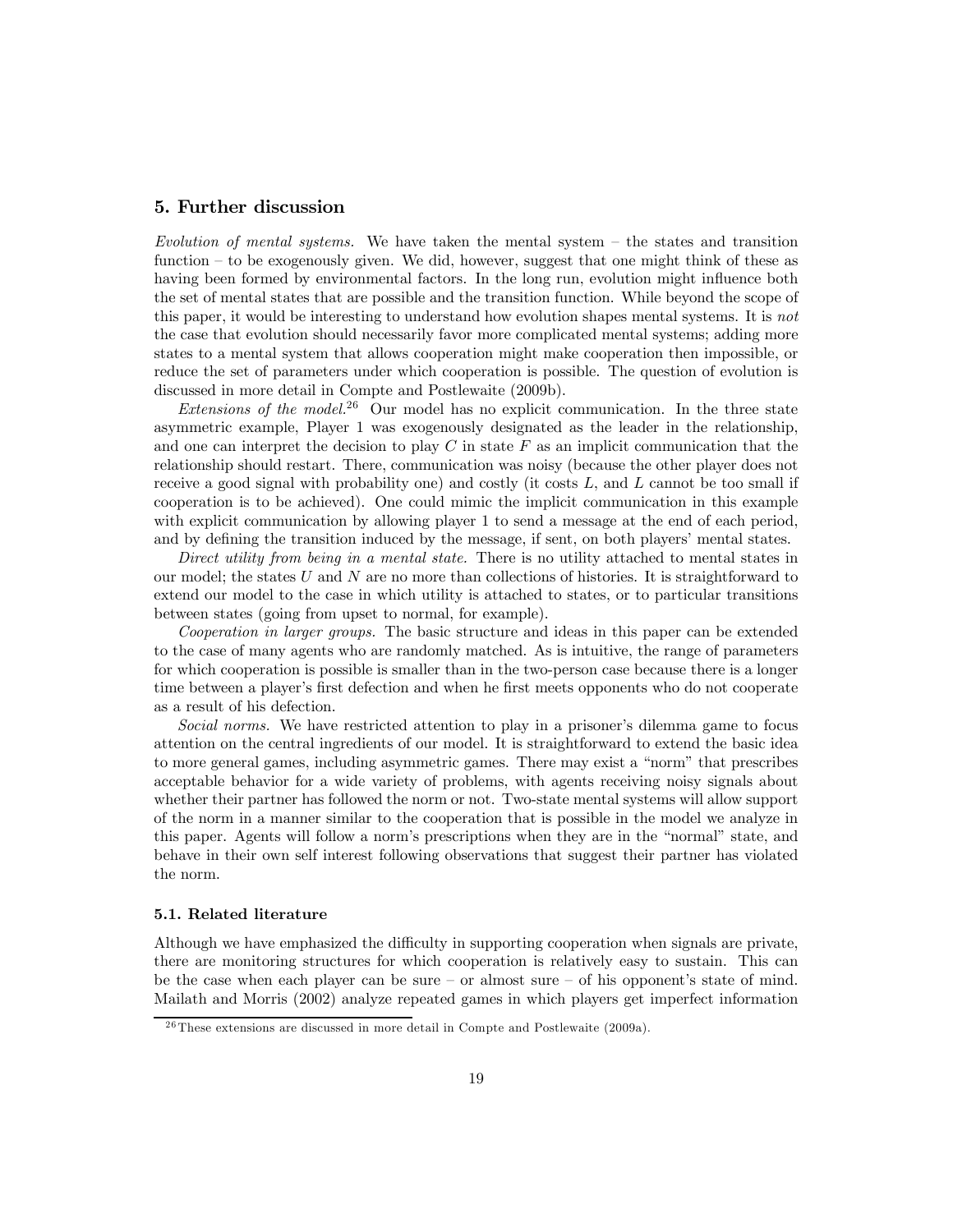about past play. They focus on the case that players' signals are almost public: for any signal a player receives, the probability that other players have received the same signal is close to one. Mailath and Morris show that if players' strategies depend only on a finite number of past signals, the introduction of the small amount of noise into the players' signals about past play doesn't matter.<sup>27</sup> The conditions under which cooperation obtains are very stringent however. When signals are almost public, I can predict very accurately what other players will next do. This is in sharp contrast to our example. First, the signals that players get are not helpful in predicting the signal received by the other player, and second, however accurate signals are, there are times (in state  $U$  for example) when a player may not be able to accurately predict what his opponent will do.<sup>28</sup>

It has long been understood that some Nash equilibria are sufficiently complicated that it is implausible that players will be able to identify the strategies and play them. One approach to taking complexity of strategies into account is to assume players use finite automata to implement their strategies. A finite automaton consists of a finite number of states and a transition function, as in our model. The complexity of a player's strategy is defined to be the minimal size of a machine that can implement that strategy.<sup>29</sup> We differ from this literature in several respects. First, the literature using automata to implement strategies has players choosing both the transition function and the mapping from states to actions, taking fixed only the number of states available given the automaton's size. In contrast, we take players' transition functions as fixed with players' choices being only the mapping from states to actions. Second, to our knowledge, this literature does not consider games with private monitoring. Third, the earlier literature used automata primarily as a tool to capture complexity; our modeling strategy takes more seriously mental systems as being a plausible, if crude, model of the process by which players may interact. There has also been work in single-person decision making problems that is analogous to the papers using automata to capture complexity costs.<sup>30</sup> While we take agents' transition functions as fixed, the focus of this literature is on characterizing the optimal transition rule.

In our model a player must choose an action at a given date that depends only on which of the finite number of states that he is in at that time. The number of realized histories goes to infinity so a state is an information set that over time contains a large set of histories, and a player might prefer to choose different actions at different histories that led to a given state if he could distinguish the histories. This structure is analogous to the "absent-minded driver problem"31 in which a driver who wishes to exit a limited access highway "at the second exit" must decide what to do when he arrives at an exit but cannot recall whether he has already passed an exit.

The model we study reduces to a stochastic game of a particular kind in which each player

<sup>&</sup>lt;sup>27</sup>Phelan and Skrzypacz (2006) ask a related question. They consider strategies that depend on a finite number of states, but unlike Mailath and Morris, conditioning on past actions is allowed. Then, for any given monitoring structure, by looking at the set of beliefs generated after any history, they provide a general method for evaluating whether the candidate strategy is an equilibrium. See also Kandori and Obara (2007) for a related treatment.

<sup>&</sup>lt;sup>28</sup>This is because even as p gets close to 1, the probability  $Pr(s_2 = U \mid s_1 = U) = \phi_{UU}^{\sigma}/(\phi_{UU}^{\sigma} + \phi_{UN}^{\sigma})$  remains bounded away from 0 and 1.

 $29$  See, e.g., Ben-Porath (1986) and Abreu and Rubinstein (1988).

<sup>3 0</sup> See Wilson (2004) and Cover and Hellman (1970) for such models of single-person decision problems and Monte (2007) for a strategic treatment of such models.

 $31$  See, e.g., Piccione and Rubinstein (1997).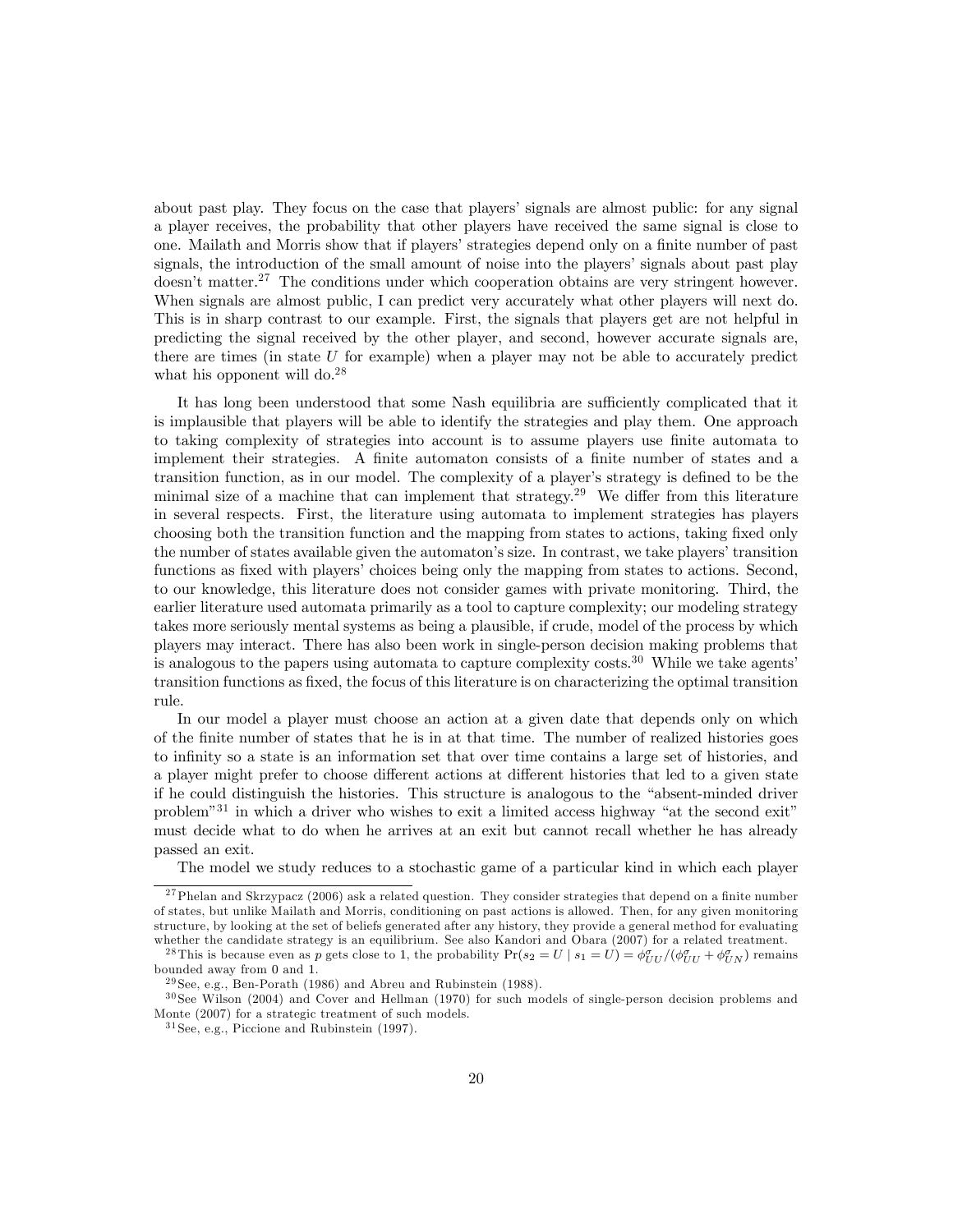has his own state variable, and each player observes only his own state.<sup>32</sup> Most of the literature in stochastic games assumes that in each period, there is a state that is known to both players, <sup>33</sup> while our interest is in the case that players do *not* know their partner's state. In addition, our interest is primarily in understanding the conditions under which cooperation is possible for specific classes of games.

Kandori (1992) and Okuno-Fujiwara and Postlewaite (1995) analyze the possibility of cooperation when players are repeatedly randomly matched to play a prisoner's dilemma game with limited information about previous play. Those papers demonstrate that cooperation can be supported with limited information, but the nature of the limited information is different from that in this paper. In particular, there is no uncertainty about the action that an individual has taken in a given interaction unlike in our model.

Abdulkadiroglu and Bagwell (2007) analyze a two-person favor exchange model in which in each period one or the other, or neither, of the agents may be able to do a costly favor for the other agent.34 When in a given period an agent has the opportunity to do a favor, this fact will be known to him but not to the potential recipient of the favor. If a favor is done, it is publicly observed by both agents. It is assumed that the benefit to the recipient of a favor is greater than the cost of doing the favor, it is efficient that all possible favors be done. It is straightforward to see that there is an incentive problem in inducing an agent to do a costly favor when his opponent will not know that such a favor was possible however. Abdulkadiroglu and Bagwell analyze the equilibria in this problem and demonstrate how relatively simple strategies can support significant cooperation. This problem differs from ours in the nature of the asymmetry of information. In the problem Abdulkadiroglu and Bagwell analyze, agents do not know precisely the game they face in any period. If an agent cannot do a favor for his opponent, he does not know whether or not his opponent can do a favor for him. But when an agent chooses to do a favor, both agents observe this with no uncertainty. In contrast, in our model agents know precisely the game in any period, but get an imperfect signal of the action taken by their opponent. It is this latter imperfection that makes coordination and cooperation in our framework so difficult.

In a recent paper, Romero (2010) provides an interesting example, which, at least at a formal level, bears some resemblance to ours: there is a restriction to a limited set of automaton that each individual may consider using (hence a limited set of strategies), and one of these automata (Win Stay Lose Shift) is an equilibrium in this restricted class. This strategy permits recoordination when moves are simultaneous, but does poorly when players move in sequence.

## 6. Appendix

### Proof of Proposition 1

In what follows, we define  $\mu = (1 - q)/q$ . Recall that  $\phi_j^D$  denotes the long run probability that player 2 is in state j when 1 defects at

 $32$ We thank Eilon Solan for this observation.

 $33$  However see Altman et al.  $(2005)$ .

 $34$ Mobius (2001) and Hauser and Hopenhayn (2005) analyze similar models.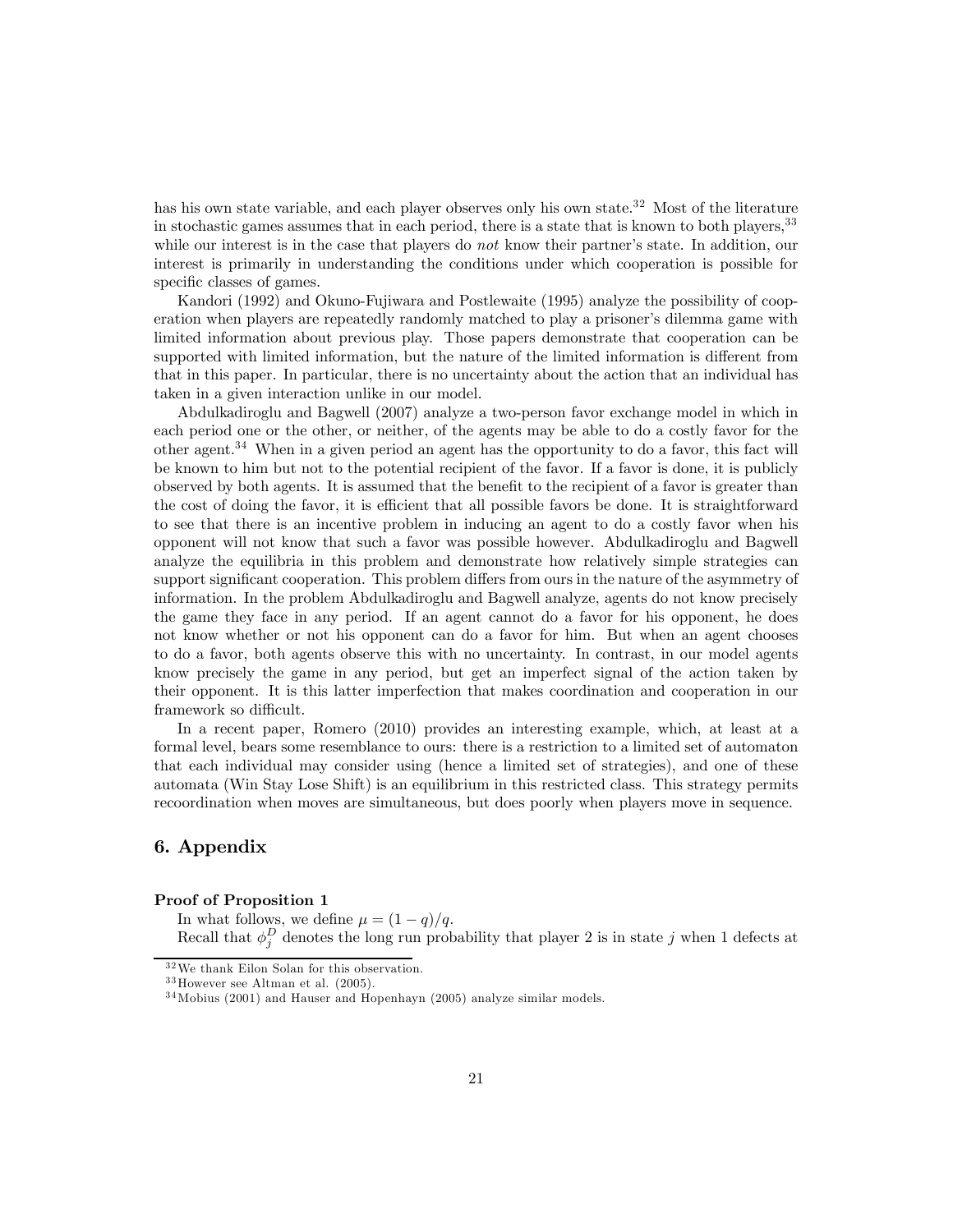all states and 2 plays  $\sigma_2^*$ . We have:  $\phi_N^D = q + (1 - q)(1 - p)\phi_N^D$ , implying that

$$
\phi_N^D = \frac{q}{1 - (1 - q)(1 - p)} = \frac{1}{1 + \mu p}
$$

Similarly we have  $\phi_N^C = q + (1 - q)p\phi_N^C$ , implying that

$$
\phi_N^C = \frac{q}{1 - (1 - q)p} = \frac{1}{1 + \mu(1 - p)}
$$

Recall that  $\phi_{ij}$  denote the long-run probability that player 1 is in state  $i \in \{U, N\}$  while player 2 is in state j, under the candidate equilibrium  $\sigma^*$ . As we already explained, we have  $\phi_{NN}$  =  $q + (1 - q)p^2 \phi_{NN}$  implying that

$$
\phi_{NN} = \frac{q}{1 - (1 - q)p^2} = \frac{1}{1 + \mu(1 - p^2)}
$$

Next, we similarly have  $\phi_{UN} = (1 - q)(1 - p)\phi_{UN} + (1 - q)p(1 - p)\phi_{NN}$ ; implying that

$$
\phi_{UN} = \frac{\mu p (1 - p)}{1 + \mu p} \phi_{NN},
$$

hence:

$$
\phi_N = (1 + \frac{\mu p(1-p)}{1 + \mu p})\phi_{NN} = (\frac{1 + \mu(1-p^2) + \mu(2p-1)}{1 + \mu p})\phi_{NN}
$$
  
=  $\phi_N^D (1 + \mu(2p-1)\phi_{NN})$ 

These equalities allow us to derive the bounds  $\bar{L}$  and  $\underline{L}$  as a function of  $\mu$  and  $p$  (and to simplify computations,  $\phi_{NN}$ ). Specifically,

We have:

$$
\bar{L} = \frac{\phi_N}{\phi_N^D} - 1 = \mu(2p - 1)\phi_{NN}.
$$

We then use  $\phi_N = \phi_N^D(1 + \bar{L})$  and  $\underline{L} = \frac{1 - \phi_N}{1 - \phi_N^C} - 1$  to obtain, after some algebra:

$$
\underline{L} = \bar{L}p\phi_N^D = \frac{p}{1 + p\mu}\bar{L}
$$

This shows that  $\underline{L} < \overline{L}$ . Besides, since  $\phi_{NN}$  increases with p, and since  $\frac{p}{1+p\mu}$  increases with p, both  $\bar{L}$  and  $\underline{L}$  are increasing functions of p. Q.E.D.

## Proof of Proposition 2

We already checked that for any  $L \in (\underline{L}, \overline{L})$ , neither  $\sigma^C$  nor  $\sigma^D$  are profitable deviations. To complete the proof, we need to check that the strategy  $\tilde{\sigma}$  that plays D in N and C in U is not profitable. Call  $\phi$  the long run distribution over state profiles. We have:

$$
v_1(\widetilde{\sigma}, \sigma_2^*) = (1+L)\widetilde{\phi}_{NN} + \widetilde{\phi}_{UN} - L\widetilde{\phi}_{UU}.
$$

Since  $v_1(\sigma_1^*, \sigma_2^*) = \phi_N$ , the deviation is not profitable whenever (letting  $\phi_N = \phi_{NN} + \phi_{UN}$ ):

$$
(\widetilde{\phi}_{NN} - \widetilde{\phi}_{UU})L < \phi_N - \widetilde{\phi}_N
$$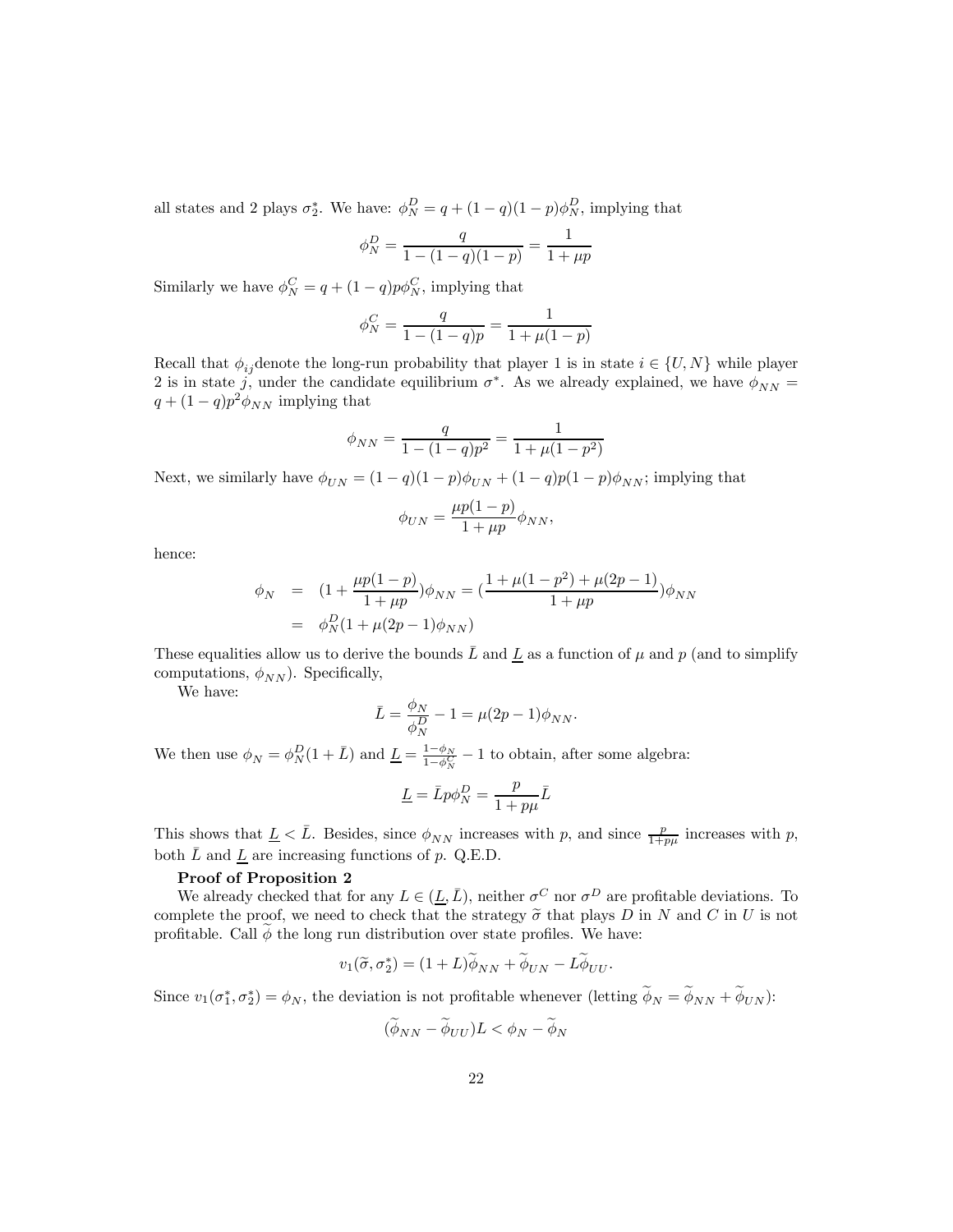**Lemma 1:**  $\phi_N > \widetilde{\phi}_N$ 

Intuitively, under  $\tilde{\sigma}$ , player 1 plays D in N, triggering player 2 to exit from N. There is a small counterbalancing effect because with probability  $(1-p)^2$  players may end up in UN and play  $CC$ . However this is not enough to increase the long-run probability that 2 is in N above  $\phi_N$ .

**Lemma 2:** There exists  $\bar{q}$  such that for all  $q < \bar{q}$  and  $p \in (1/2, 1), \, \widetilde{\phi}_{NN} < \widetilde{\phi}_{UU}$ 

Intuitively, since player 1 plays  $D$  in  $N$ , it is relatively easy to exit from  $NN$  to  $NU$  and then to UU (the probability of such exit is bounded away from 0, uniformly on  $p \in (1/2, 1)$ , while exit from UU requires an occurrence of the resetting signal z.

Combining these two Lemmas implies that under the conditions of Lemma 2,  $\tilde{\sigma}$  cannot be a profitable deviation.

To check Lemma 1 formally, let us compute explicitly the long-run probabilities  $\phi_{ij}$ . The long run probability  $\widetilde{\phi}_{NN}$  satisfies:  $\widetilde{\phi}_{NN} = q + (1 - q)p(1 - p)\widetilde{\phi}_{NN}$  implying that

$$
\widetilde{\phi}_{NN} = \frac{q}{1 - (1 - q)p(1 - p)} = \frac{1}{1 + \mu(1 - p(1 - p))}
$$

where  $\mu = (1-q)/q$ . We similarly have  $\widetilde{\phi}_{NU} = (1-q)(1-p)\widetilde{\phi}_{NU} + (1-q)p^2\widetilde{\phi}_{NN}$  implying that

$$
\widetilde{\phi}_{NU} = \frac{\mu p^2}{1 + \mu p} \widetilde{\phi}_{NN},
$$

and  $\widetilde{\phi}_{UN} = (1-q)p\widetilde{\phi}_{UN} + (1-q)p(1-p)\widetilde{\phi}_{NN}$ , implying that

$$
\widetilde{\phi}_{UN} = \frac{\mu p(1-p)}{1 + \mu(1-p)} \widetilde{\phi}_{NN},
$$

Simple algebra permits to conclude that  $\widetilde{\phi}_N = \widetilde{\phi}_{NN} + \widetilde{\phi}_{NU} < \phi_N.$  Q.E.D.

## Proof of Proposition 3

Consider first the case where each player i follows the strategy  $\sigma_i^*$  that plays C in N and D in U, and let  $\phi$  denote the long-run distribution over states induced by  $\sigma^* = (\sigma_1^*, \sigma_2^*)$ . By symmetry, and since the dynamic system has equal chances of exiting from NN and of exiting from UU, we have:

$$
\phi_{NN} = \phi_{UU} \text{ and } \phi_{NU} = \phi_{UN} \tag{6.1}
$$

The value to player 1 from following that strategy is thus

$$
v_1(\sigma_1^*, \sigma_2^*) = \phi_{NN} + (1+L)\phi_{UN} - L\phi_{NU}
$$
  
=  $\phi_{NN} + \phi_{UN} = \frac{1}{2}(\phi_{NN} + \phi_{UN} + \phi_{NU} + \phi_{UU})$   
=  $\frac{1}{2}$ .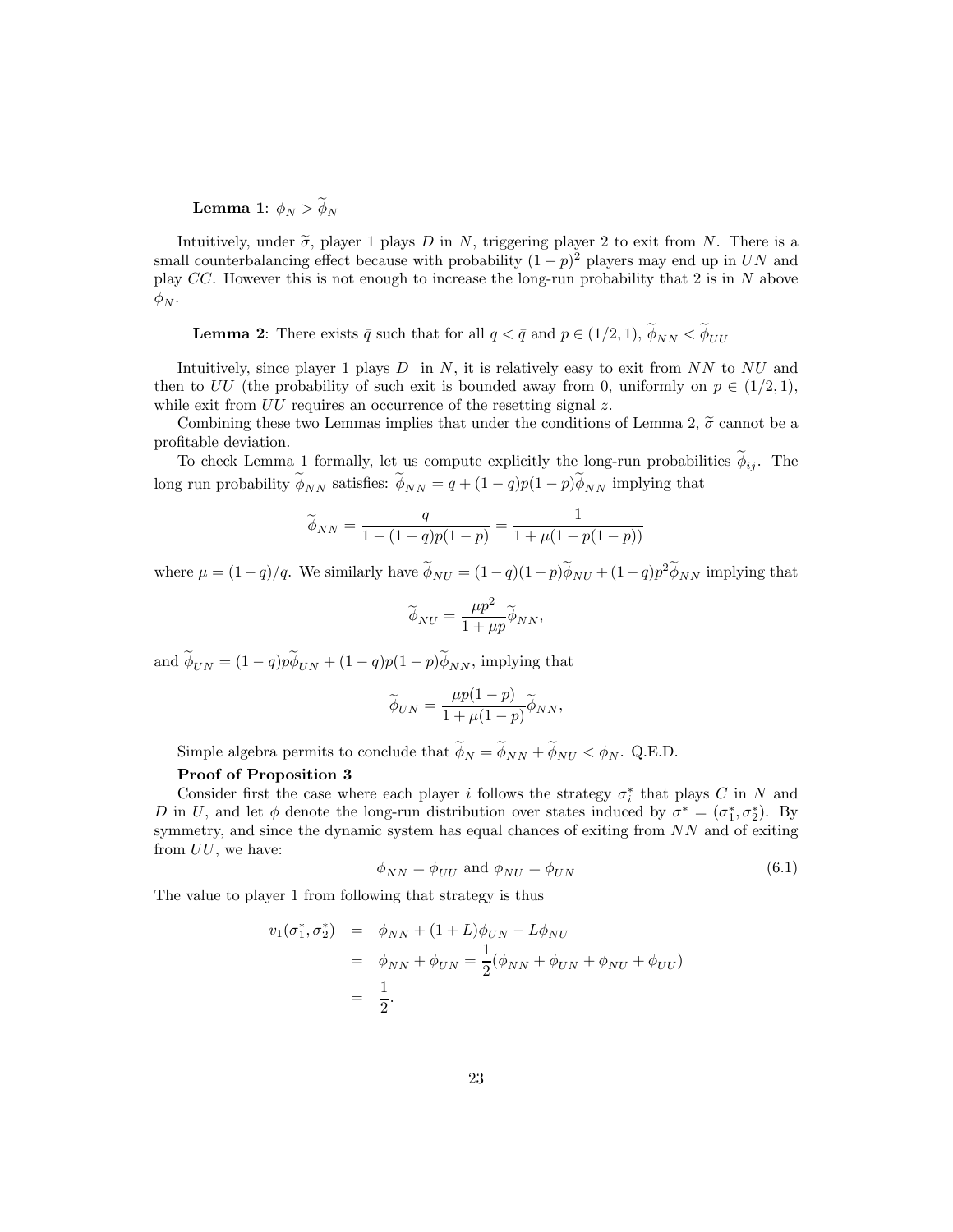Now if player 1 cooperates in both states ( $\sigma^C$ ), player 2 will switch back and forth between states N and U, spending a fraction p of the time in state N. The value to player 1 from following that strategy is thus:

$$
v(\sigma^C, \sigma) = p + (1 - p)(-L)
$$

and it exceeds 1/2 if

$$
p > 1 - \frac{1}{2(1+L)}.
$$

If player 1 defects in both states  $(\sigma^D)$ , player 2 will again switch back and forth between states N and U, but now spending a fraction  $1 - p$  of the time in state N. The value to player 1 from following that strategy is thus:

$$
v(\sigma^D, \sigma) = (1 - p)(1 + L)
$$

which exceeds  $1/2$  as soon as  $p < 1 - \frac{1}{2(1+L)}$ .

Finally, if player 1 follows the strategy  $\hat{\sigma}$  that plays D in N and C in U, then, as above, the dynamic system has equal chances of exiting from  $(NN)$  as it has of exiting from  $(UU)$ . Therefore, equalities (6.1) hold for the profile  $(\hat{\sigma}, \sigma)$ , and the value to player 1 from following  $\hat{\sigma}$ thus remains equal to 1/2. It follows that unless  $p = 1 - \frac{1}{2(1+L)}$ , the strategy profiles  $(\sigma, \sigma)$  and  $(\hat{\sigma}, \sigma)$  cannot be equilibria. Similar considerations show that the strategy profile  $(\hat{\sigma}, \hat{\sigma})$  cannot be an equilibrium. As a result, only strategy profiles that are constant across states may be in equilibrium, hence the only equilibrium entails defecting in both states.

## Proof of Proposition 4

Consider parameters  $(p, q, L)$  for which  $\sigma^*$  is a strict equilibrium. We investigate whether player 1 has a profitable deviation when he puts weight at least  $1 - \varepsilon$  on a pure strategy. If player 1 deviates to a strategy nearby  $\sigma^C$ , he obtains a payoff nearby  $v_1(\sigma^C, \sigma^*)$ , so since  $\sigma^*$  is strict, these deviations cannot be profitable for  $\varepsilon$  small enough. The same argument applies to.  $\sigma^D$  or  $\tilde{\sigma}$  (the strategy that plays D in N and C in U).

So we only need to investigate the case where player 1 would put weight  $1 - \varepsilon$  on  $\sigma^*$ . Note that because  $\varepsilon$  is arbitrarily small (so that deviations occur arbitrarily infrequently).

Case 1: deviations to  $\sigma^D$ .

We consider first deviations that put weight  $\varepsilon$  on  $\sigma^D$ . We call  $\sigma_1^{\varepsilon,D}$  that strategy, and  $\phi^{\varepsilon,d}$ the long run distribution over state profiles induced by  $(\sigma_1^{\varepsilon,D}, \sigma_2^*)$ , so that  $\phi^{0,d} = \phi$  corresponds to the long-run distribution induced by  $\sigma^*$ . The condition that  $\sigma_1^{\varepsilon,D}$  is not profitable for  $\varepsilon$  small enough writes as:

$$
\frac{\partial}{\partial \alpha} [\phi_{NN}^{\alpha,d} - L\phi_{NU}^{\alpha,d} + (1+L)\phi_{UN}^{\alpha,d}] |_{\alpha=0} + L\phi_N^{0,d} < 0,\tag{6.2}
$$

where the first term in this expression characterize the (adverse) effect on long-run probabilities induced by the deviation, while the second characterizes the extra gain player 1 obtains from playing D (these gains happen when player 2 is in the normal state.

Define  $p(\alpha) = p(1 - \alpha) + \alpha(1 - p) = p - \alpha(2p - 1)$ . We have  $\phi_{NN}^{\alpha,d} = q + (1 - q)pp(\alpha)\phi_{NN}^{\alpha,d}$ , implying:

$$
\phi_{NN}^{\alpha,d} = \frac{1}{1 + \mu pp(\alpha)}
$$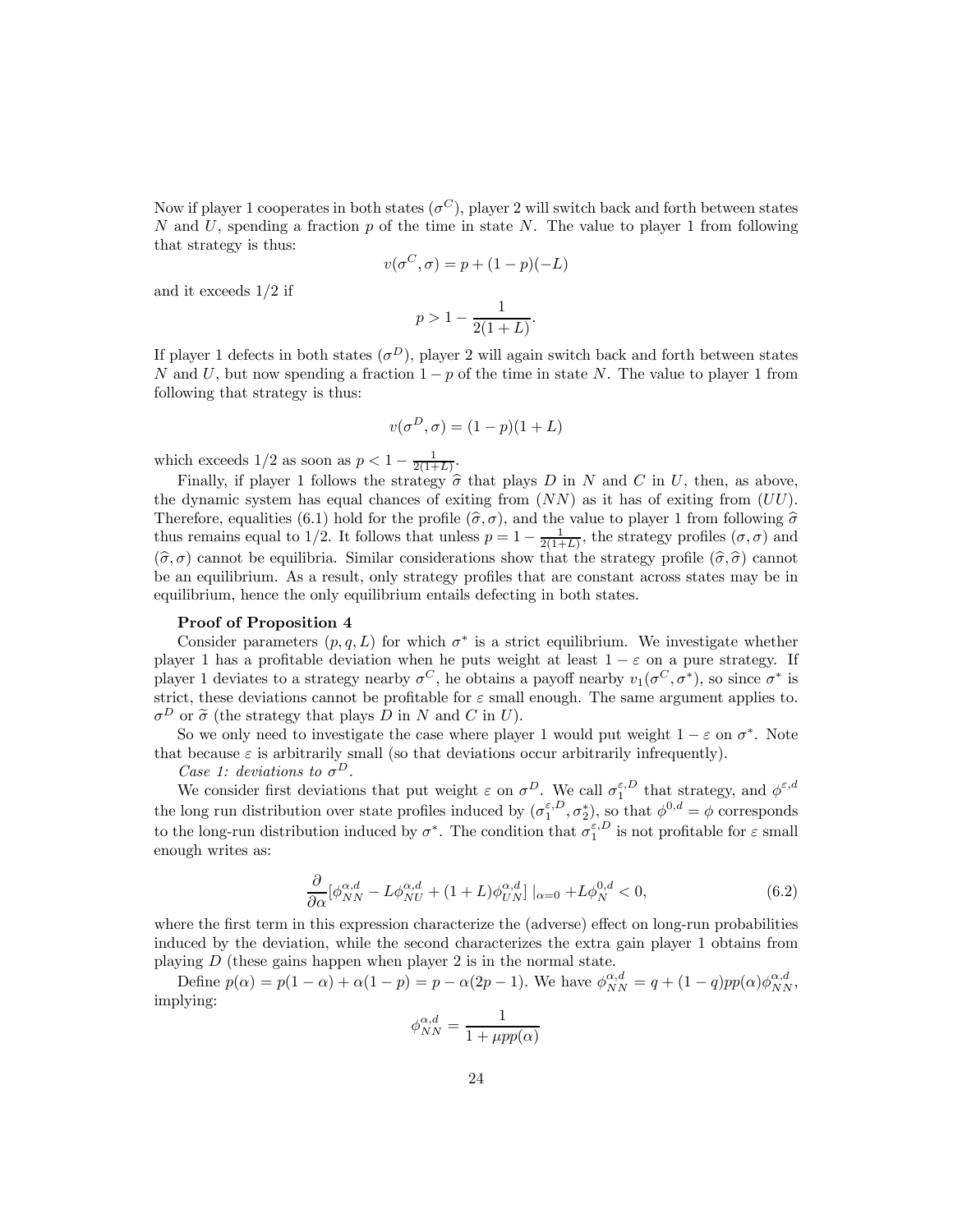We also have  $\phi_{N,U}^{\alpha,d} = (1-q)[(1-p)\phi_{NU}^{\alpha,d} + (1-p(\alpha))p\phi_{NN}^{\alpha,d}],$  and  $\phi_{UN}^{\alpha,d} = (1-q)[(1-p)\phi_{UN}^{\alpha,d} + (1-p(\alpha))p\phi_{NN}^{\alpha,d}]$  $(p(\alpha))(1-p)\phi_{NN}^{\alpha,d}],$  thus implying:

$$
\phi_{NU}^{\alpha,d} = \frac{\mu p(1 - p(\alpha))}{1 + \mu p} \phi_{NN}^{\alpha,d} \text{ and } \phi_{UN}^{\alpha,d} = \frac{\mu p(\alpha)(1 - p)}{1 + \mu p} \phi_{NN}^{\alpha,d}.
$$

It is immediate to see that  $\frac{\partial}{\partial \alpha} [\phi_{UN}^{\alpha, d} - \phi_{NU}^{\alpha, d}]|_{\alpha=0} < 0$ , so for (6.2) to hold, it is sufficient that

$$
L\phi_N^{0,d} < -\frac{\partial \phi_N^{\alpha,d}}{\partial \alpha} \mid_{\alpha=0} \tag{6.3}
$$

Letting  $h(\alpha) = \frac{\mu p(\alpha)(1-p)}{1+\mu p}$ , so that  $\phi_N^{\alpha,d} = (1+h(\alpha))\phi_{NN}^{\alpha,d}$ , and  $h = h(0)$ , we get

$$
-\frac{\partial \phi_N^{\alpha,d}}{\partial \alpha}|_{\alpha=0} = -(1+h)\frac{\partial \phi_{NN}^{\alpha,d}}{\partial \alpha}|_{\alpha=0} - h'(0)\phi_{NN}^{\alpha,d}
$$

Using  $-h'(0) = \frac{\mu(1-p)(2p-1)}{1+\mu p}$  and  $-\frac{\partial \phi_N^{\alpha,d}}{\partial \alpha} = \mu p(2p-1)(\phi_{NN}^{\alpha,d})^2$ , inequality (6.3) holds when

$$
L < p\mu(2p-1)\phi_{NN} + (1-p)\mu(2p-1)\frac{1}{1+\mu p}
$$

Since  $\frac{1}{1+\mu p} > \frac{1}{1+\mu p^2} = \phi_{NN}$ , expression (6.3) holds a fortiori when

$$
L < p(\mu(2p-1)\phi_{NN} = \bar{L}
$$

Case 2: Deviations to  $\sigma^C$ .

Using similar notations, the condition that  $\sigma_1^{\varepsilon,C}$  is not profitable for  $\varepsilon$  small enough writes as:

$$
\frac{\partial}{\partial \alpha} [\phi_{NN}^{\alpha,c} - L\phi_{NU}^{\alpha,c} + (1+L)\phi_{UN}^{\alpha,c}]|_{\alpha=0} - L\phi_U < 0,\tag{6.4}
$$

where the first term in this expression characterizes the (now positive) effect on long-run probabilities induced by the deviation, while the second characterizes the extra loss player 1 suffers from playing  $C$  in events where player 2 is in state  $U$ .

It is immediate to check that

$$
\phi_{NN}^{\alpha,c} = \phi_{NN}^{0,c} = \phi_{NN}
$$
  $\qquad \phi_{NU}^{\alpha,c} = \phi_{NU}^{0,c} = \phi_{NU}$ , and  $\phi_{UN}^{\alpha,c} = \frac{\mu p (1 - p)}{1 + \mu (1 - p(\alpha))} \phi_{NN}$ 

Condition (6.4) is thus equivalent to

$$
(1+L)\frac{\partial \phi_{UN}^{\alpha,c}}{\partial \alpha}
$$

Since  $\frac{\partial \phi_{U_N}^{\alpha,c}}{\partial \alpha} = \frac{\mu(2p-1)}{1+\mu p} \phi_{UN}^{0,c}$ , since  $\phi_{UN}^{0,c} = \frac{\mu p(1-p)}{1+\mu p} \phi_{NN}^{0,c}$ , since  $\phi_{U} = 1 - \phi_{NN} - \phi_{UN}$  and since  $1 - \phi_{NN} = \mu (1 - p^2) \phi_{NN}$ , one obtains

$$
L > \underline{\underline{L}} \equiv \frac{\mu p (2p - 1)}{(1 + \mu p)^2 + \mu p (1 + \mu p^2)}
$$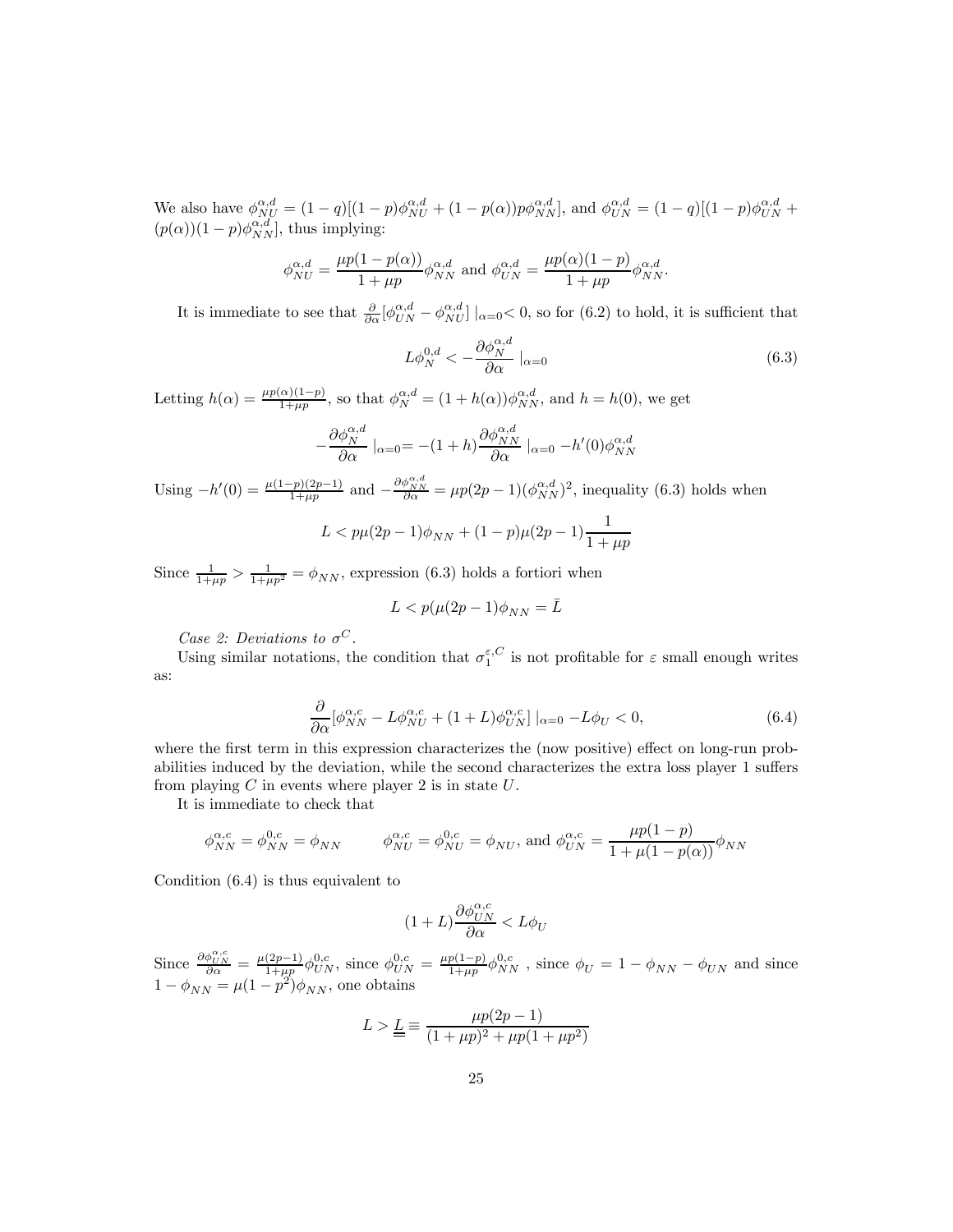Simple algebra shows that for any  $p > 1/2$  and  $\mu > 0$ ,  $\underline{L} > \underline{L}^{35}$ .

Finally, observe that for deviations to strategies that would put weight on all  $\sigma^C$ ,  $\sigma^D$  and  $\tilde{\sigma}$ , the first order effect for  $\varepsilon$  small is a combination of the effect characterized above, so these deviations are not profitable either.

## Proof of Proposition 5

Assume p is close to 1. Under  $\sigma$ , cooperation phases last  $\frac{1}{2(1-p)(1-q)}$  on average (because each player has a chance  $(1 - p)(1 - q)$  of switching to U in each period), and punishment phases last  $\frac{1}{q^2}$  (since only in events where both players get signal  $z = 1$  at the same date that recoordination on cooperation is possible).<sup>36</sup> So for p close enough to 1, the value to following the proposed strategy profile is 1.

Compared to the case where z is public, the incentives to play  $C$  at  $N$  are unchanged: if player 1 plays D at both states, his opponent will be cooperative once every  $1/q$  periods on average, hence the condition

$$
L < 1/q - 1 \tag{6.5}
$$

still applies.

Incentives to defect at U however are much harder to provide. As before, by cooperating at U, player 1 ensures that a punishment phase is not triggered in the event state profile is  $UN$ . But there is another beneficial effect. In the event state profile  $UU$  occurs, the punishment phase that follows will last only  $1/q$  periods (as simultaneous transition to N is no longer required). So player 1 will only have incentives to defect at  $U$  if:

$$
\frac{1}{2}L(1/q) > 1/q^2,
$$

or equivalently

 $L > 2/q$ ,

a condition that is incompatible with inequality (6.5).

Thus strategy  $\sigma$  cannot be an equilibrium: the length of punishment phases is substantially reduced when playing  $C$  at  $U$ , which makes playing  $C$  at  $U$  an attractive option.

#### Recoordination with stochastic tit-for-tat

The analysis in Section 2.4 applies: following the candidate equilibrium strategy  $\sigma^*$  induces a long payoff equal to  $\phi_N$ ; deviating to  $\sigma^D$  generates a payoff equal to  $(1+L)\phi_N^D$ , and deviating to  $\sigma^C$  generates a payoff equal to  $\phi_N^C - L\phi_U^C$ . Deterring these deviations thus requires, as before:

$$
\underline{L}=\frac{\phi_U}{\phi_U^C}-1
$$

The difference with Section 2.4 however is that the long-run probabilities take different values (they are functions of p, b, k and h), and that these long-run probabilities are more difficult to compute. We state here our main result:

<sup>&</sup>lt;sup>35</sup> Recall that  $\underline{L} = \frac{\mu p (2p-1)}{(1+\mu p)(1+\mu(1-p^2))}$ .

<sup>&</sup>lt;sup>36</sup>Omitting terms comparable to  $(1-p)$ , this is true whether the current state profile is  $(U, U)$ ,  $(U, N)$  or  $(N, U)$ .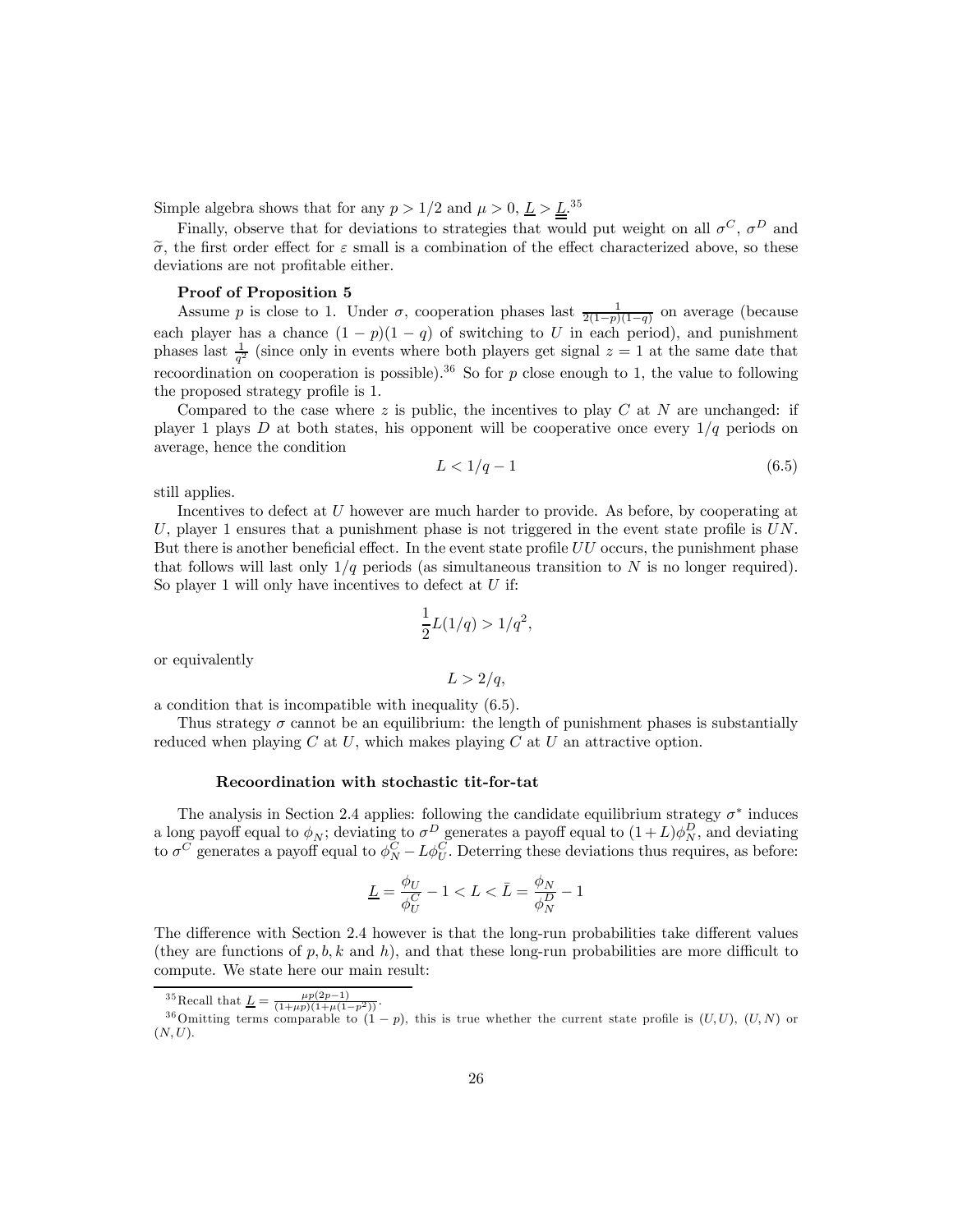## **Proposition 6:**  $\underline{L} < \overline{L}$  if and only if  $h < (1 - b)k$ .

Intuitively, the higher k and the smaller  $h$ , the easier it is to recoordinate on state NN from state  $UU$ . Indeed, once one player, say player 1, switches to  $N$  and cooperates, the other player will be likely to switch to N in the next period if k is large enough. If h is high as well however, then it is quite possible that the player who has initiated a move back to cooperation (i.e. player 1) returns to state  $U$  even before player 2 switches to  $N$ , and recoordination does not occur.

The following graph draws the set of  $(p, L)$  for which the two inequalities above are compatible when  $h = b = 0.1$  and  $k = 0.9$ :



Note that this graph gives an equilibrium if we only check for deviations state by state, so that from  $\sigma_i^*$ , only deviations to the strategy  $\sigma^C$  that plays C at all states, and to the strategy  $\sigma^D$  that plays D at all states, are allowed.

If we want to include the possibility that a player deviates to the (manipulative) strategy  $\sigma^{DC}$  that plays C at U and D at N, then another (possibly tighter) upper constraint must hold. Intuitively, it may be profitable for a player to cooperate in  $U$  to induce the other to cooperate (this is relatively easy when  $k(1-b) > h$ ), and play D in N to take advantage of the fact that the other player is likely to be in  $N$  as well. The following figure adds this new upper constraint to the set of parameters for which  $\sigma^*$  is an equilibrium. The figure is again drawn for  $b = h = 0.1$ and  $k = 0.9$ .



The middle curve is the new upper constraint that must be satisfied to ensure that  $\sigma^{DC}$  is not a profitable deviation.

Computations: We do not provide here the entire calculation, but only explain the steps that we followed.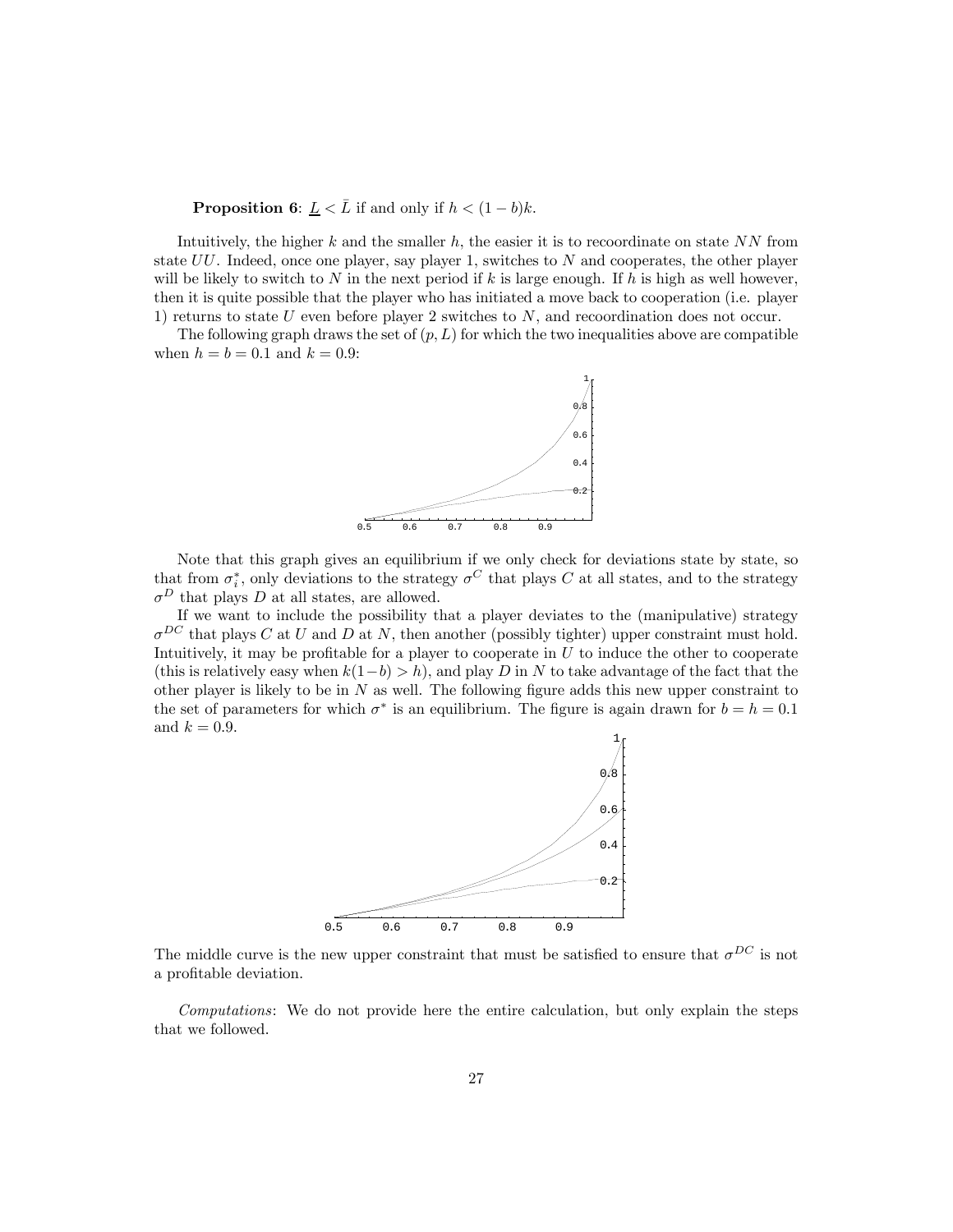We first define the following transition probabilities, as a function of the action  $(C \text{ or } D)$ played by the other player. For transitions from  $N$  to  $U$ , we let:

$$
p_C = \Pr(N \to U \mid C) \text{ and } p_D = \Pr(N \to U \mid D)
$$

and for transitions from  $U$  to  $N$ :

$$
q_C = \Pr(U \to N \mid C)
$$
 and  $q_D = \Pr(U \to N \mid D)$ .

Note that given our assumption about the mental system, we have:

$$
p_C = (1-p)h \text{ and } p_D = ph
$$
  
\n
$$
q_C = b + (1-b)pk \text{ and } q_D = b + (1-b)(1-p)k.
$$

The long-run probabilities  $\phi_N^C$  and  $\phi_N^D$  are simple to compute. We have  $\phi_N^C = (1 - pc)\phi_N^C +$  $q_C(1 - \phi_N^C)$ , which yields:<br>  $\phi_N^C = \frac{q_C}{\phi_N^C}$ 

$$
\phi_N^C = \frac{q_C}{q_C + p_C}
$$

.

.

Similarly, we have  $\phi_N^D = (1 - p_D)\phi_N^D + q_D(1 - \phi_N^D)$ , implying that:

$$
\phi_N^D = \frac{q_D}{q_C + p_D}
$$

To compute  $\phi_N = \phi_{NN} + \phi_{UN}$ , we have to find a probability vector  $\phi = (\phi_{NN}, \phi_{NU}, \phi_{UN}, \phi_{UU})$ which is fixed point of:

$$
\phi = \phi.M \text{ where } M = \begin{pmatrix} (1 - pc)^2 & (1 - p_D)q_C & q_C(1 - p_D) & (q_D)^2 \\ (1 - pc)p_C & (1 - p_D)(1 - q_C) & p_Dq_C & q_D(1 - q_D) \\ p_C(1 - p_C) & p_Dq_C & (1 - p_D)(1 - q_C) & (1 - q_D)q_D \\ (p_C)^2 & p_D(1 - q_C) & p_D(1 - q_C) & (1 - q_D)^2 \end{pmatrix}.
$$

This was done using Mathematica.

## Recoordination with asymmetric mental systems

In this example the two players have different mental systems, each with three states  $N, U$  and  $F$ . Transitions from  $N$  to  $U$  are as before. Transitions from  $U$  to  $F$  are stochastic, depending on independent private signals  $z_1$  and  $z_2$ ,  $z_i \in \{0,1\}$  and  $\Pr\{z_i = 1\} = q$ . For player 2, a transition from F to N requires receiving a good signal,  $y_2 = 1$  while for player 1, such a transition is automatic. These transitions are summarized in Figure 6.

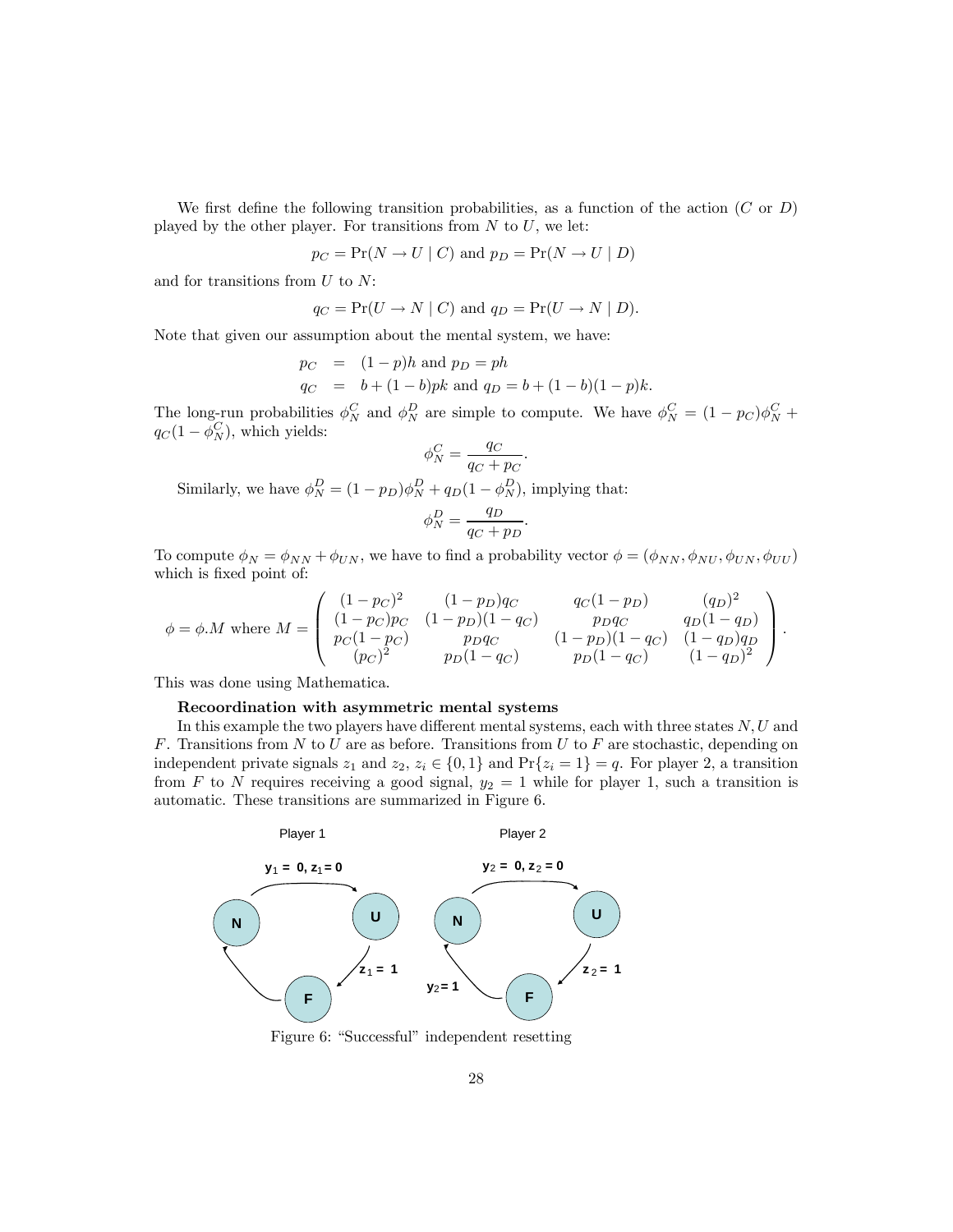Our candidate equilibrium strategy pair is as follows. For player 1,

$$
\sigma_1(N) = C, \sigma_1(U) = D \text{ and } \sigma_1(F) = C
$$

and for player 2,

$$
\sigma_2(N) = C, \sigma_2(U) = D, \sigma_2(F) = D.
$$

Intuitively, when the state profile is  $(N, N)$ , both players cooperate until one player receives a bad signal and triggers a punishment phase. Once a punishment phase starts, two events may occur: Either player 2 moves to state  $F$  before or at the same time player 1 moves to  $F$ . In that case, the most likely event is that players will coordinate back to  $(N, N)$  (with probability close to 1).<sup>37</sup> Alternatively, player 1 moves to state F before player 2 moves to state F. In that case, the most likely event is that players switch to  $(N, F)$  or  $(N, U)$ , and then back to state U for player 1, hence coordination back to  $(N, N)$  will take longer.

We show here the calculations of the set of  $q - L$  combinations that are consistent with cooperation when  $p$  is close to 1. We illustrate the main transitions for the state pairs for the case where  $p$  is close to 1 and  $q$  is small, but not too small:

$$
0 < 1 - p \ll q \ll 1.
$$



Figure 7: Transition of mental state

As mentioned above, we restrict attention in this example to this case; for the more general case where q is larger, tedious computations are required. We only report graphically the set of  $q - L$ combinations for which the proposed strategy profile is an equilibrium (as shown in Figure 7). Analysis:

 $37$ This is because once in state profile  $(F, F)$ , player 1 plays C and moves to N, while player 2 receives (with probability close to 1) signal  $y_2 = 1$ , hence also moves to N.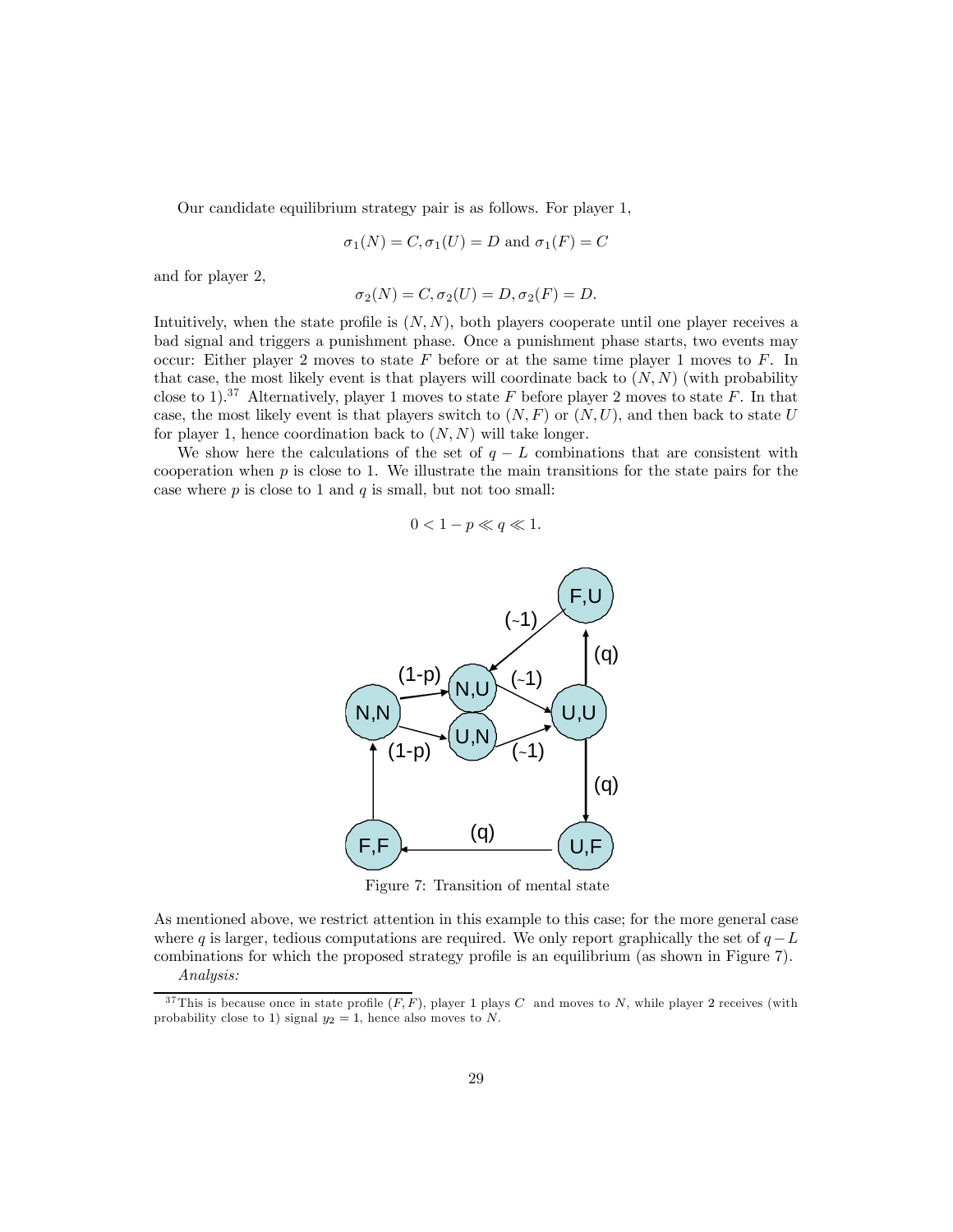When players follow the proposed strategy profile, they alternate between long phases of cooperation (of length  $1/\pi$  with  $\pi \simeq 2(1 - p)$ ), and relatively short punishment phases (of approximate length  $2/q$ .

Incentives for player 1 at U. Under the proposed equilibrium strategy profile, the expected loss that player 1 incurs (compared to being in the cooperative phase) until coordination back to cooperation occurs is approximately  $2/q^{38}$ 

When player 1 cooperates at U, he avoids triggering a punishment phase in the event  $(U, N)$ , so the occurrences of punishment phases are reduced by  $1/2$ . In addition, punishment phases are shorter, as coordination back to cooperation occurs as soon as player 2 transits to  $F$  (hence punishment length is reduced to  $1/q$ , however they are more costly per period of punishment, as player 1 loses an additional  $L$  in each period (compared to the case where he would play  $D$ ). The condition is thus:

$$
\frac{2}{q}<\frac{1}{2}(\frac{1}{q})(1+L)
$$

or equivalently:

 $L > 3$ .

Incentives of player 2 at N: Defection generates short periods of cooperation (cooperation lasts 2 periods), during which player 2 gains an additional payoff of L, and long periods of punishment (that last  $1/q$  periods) during which player 2 looses 1. Hence the condition

$$
2L<\frac{1}{q}.
$$

We omit the verification of the other incentives, which are easily checked and automatically satisfied. QED

In the case that  $p$  is close to 1, cooperation can be sustained for the  $q$  and  $L$  combinations in the shaded region in Figure 8.

<sup>&</sup>lt;sup>38</sup>The exact cost is larger because before recoordination actually occurs, there is at least one period (and possibly more periods in case of failed attempts) in which player 1 cooperates while player 2 still defects. It can be shown that a better approximation of the cost is  $2/q + \frac{1}{2} + 3(1+L)$ .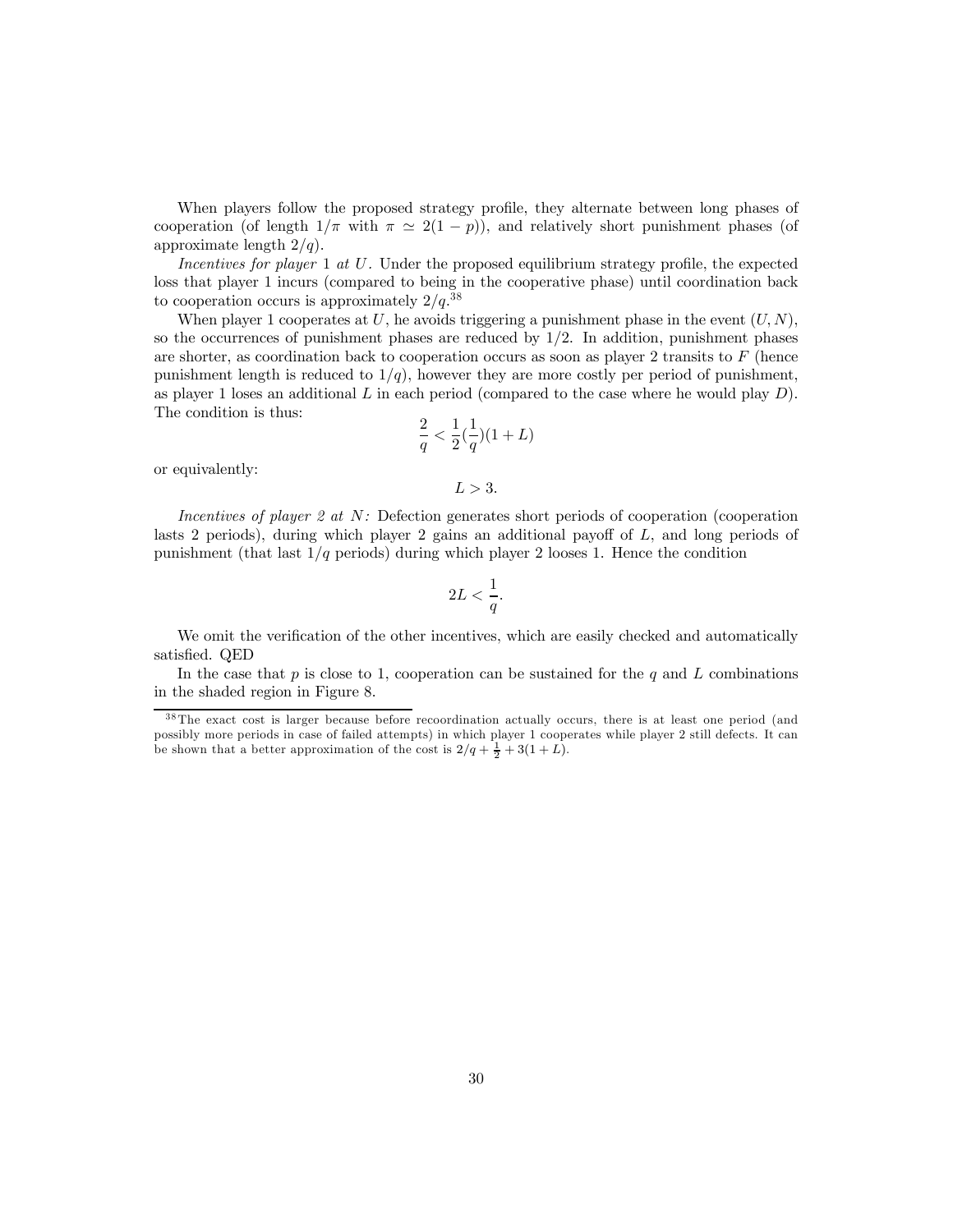

Figure 8: Values of q and L for which cooperation is possible (for  $p$  close to 1).

The key difference with the previous analysis is that players no longer simultaneously switch back to cooperation (because there is no public signal to allow that). Intuitively, incentives to play C at F are easy to provide for player 1: When player 1 is in  $F$ , the other player has a non negligible chance (approximately equal to  $1/2$  if q is small) of being in F as well, hence playing C in F, though costly, generates a substantial chance of resetting cooperation. In contrast, incentives to play C at U are much weaker: playing C at U would also allow player 1 to reset cooperation in the event of a breakdown, but this would be a very costly strategy as it requires player 1 to possibly cooperate during many periods before player 2 switches back to N.

## 7. Bibliography

Abdulkadiroglu, Atila and Kyle Bagwell [2007], "Trust, Reciprocity and Favors in Cooperative Relationships," mimeo, Columbia University.

Abreu, D. and A. Rubinstein [1988], "The Structure of Nash Equilibrium in Repeated Games with Finite Automata," Econometrica, 56, No. 6, 1259-1281.

Altman, E., K. Avrachenkov, R. Marquez and G. Miller [2005], "Zero-Sum Constrained Stochastic Games with Independent State Processes," Mathematical Methods of Operations Research 62, 375-386.

Bagwell, K. [1995], "Commitment and observability in games", Games and Economic Behavior, 8, pp 271-280

Bendor, Jonathan, Roderick M. Kramer, and Suzanne Stout [1991], "When in Doubt ...Cooperation in a Noisy Prisoner's Dilemma," Journal of Conflict Resolution 35, pp 691-719.

Ben-Porath, E. [1986], "Repeated Games with Finite Automata," Journal of Economic Theory, 59, 17-32.

Cohen, D., R. E. Nisbett, B. Bowdle and N. Schwartz [1996], "Insult, Aggression, and the Southern Culture of Honor: An 'Experimental Ethnography'," Journal of Personality and Social Psychology 70, 945-960.